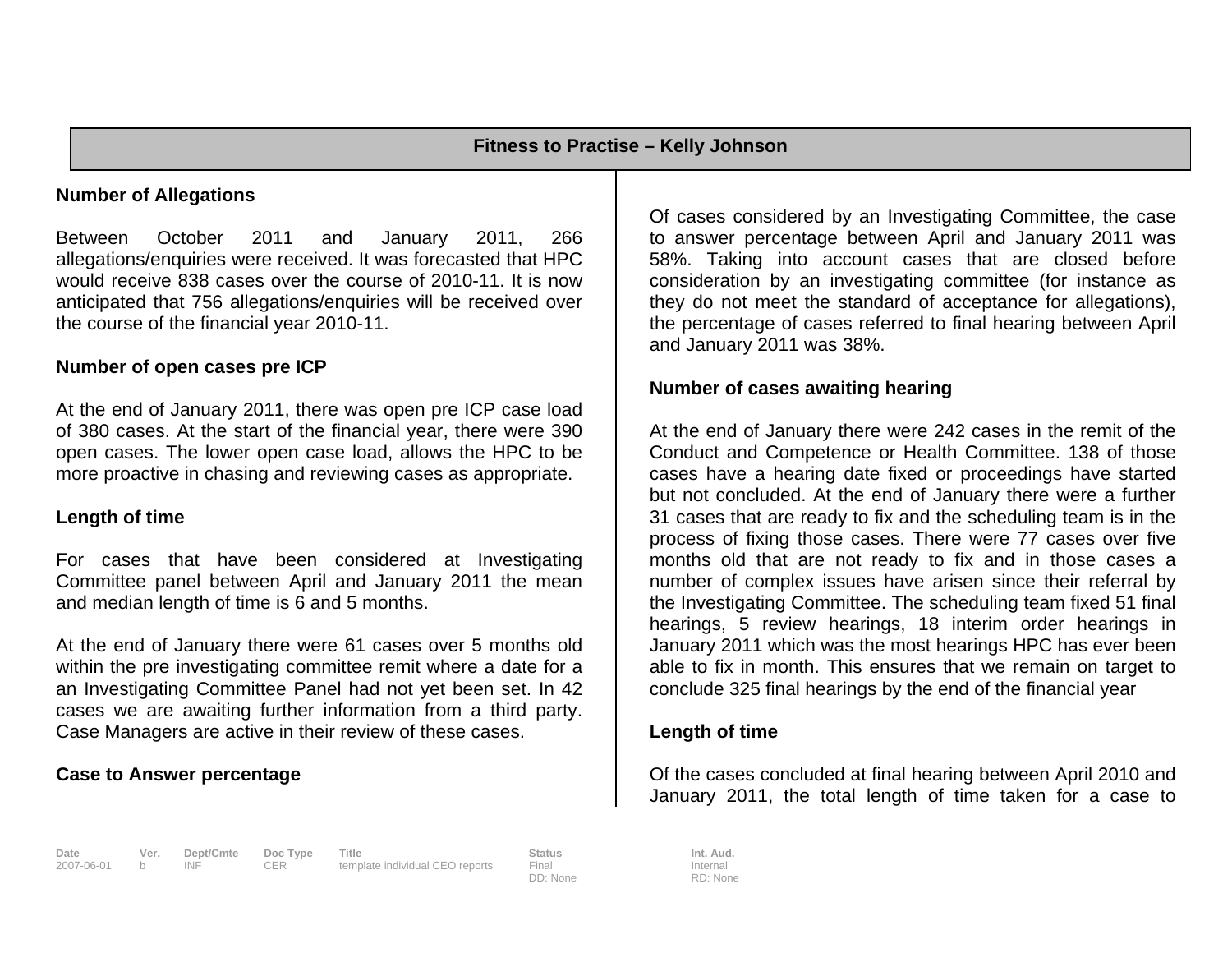conclude is a mean of 15 months and a median of 14 months which compares to a mean and median of 18 and 16 months for 2009-10. This is an improvement in both the length of time for a case to get to an investigating committee and from investigating committee to final hearing.

# **Interim Orders**

7 applications have been made to the High Court between April and December 2010 to extend the period for which an interim order has effect. All of the applications were granted.

# **Health and Character**

From 1 January 2011 new self-referral cases will no longer be logged as health and character declarations for future consideration by a Registration Panel, but will be logged as Fitness to Practise cases. They will then follow the FTP process with the HPC acting as the complainant providing that they meet the standards of acceptance for such cases. Existing self-referral cases will continue to go through the Registration Panel process.

# **Meetings**

4 October 2010 Welsh Ambulance Service 5 October 2010 Kingsley Napley 6 October 2010 Charter 6 October 2010 North West Ambulance Service 6 October 2010 Kennington Police 7 October 2010 Psychotherapists and Counsellors Stakeholder event

8 October 2010 Legal Assessor Review day 11 October 2010 Training with Council members 12 October 2010 Val Cross and Chris Davis, GSCC 12 October 2010 Unite the Union 15 October 2010 Charter 18 October 2010 Kingsley Napley 18 October 2010 Paul Philip, General Medical Council 19 October 2010 Unions 26 October 2010 Scottish Regulation Event 28 October 2010 Chris Savory and Vaughn Williams, GSCC 1 November 2010 Kingsley Napley 8 November 2010 Conference with Counsel 17 November 2010 Ros Hayles and Tim Bailey, CHRE 17 November 2010 GSCC Unions 18 November 2010 Mike Andrews GSCC 24 November 2010 East Midland Ambulance Service 29 November 2010 Criteria Fieldwork 30 November 2010 Conference with Counsel 3 December 2010 Blake Lapthorne 6 December 2010 RNID 7 December 2010 Barry Baines, NMC 8 December 2010 Gary Lewin, Football Association 14 December 2010 Kingsley Napley 14 December 2010 High Court - Stephen Brennan 16 December 2010 General Social Care Council 5 January 2011 NHS Professionals 6 January 2011 Care Quality Commission 21 January 2011 Jim Petter, College of Paramedics 21 January 2011 High Court – Stephen Brennan 21 January 2011 Sally Feaver – Directors of OT Education 24 January 2011 Kingsley Napley

DD: None

Internal RD: None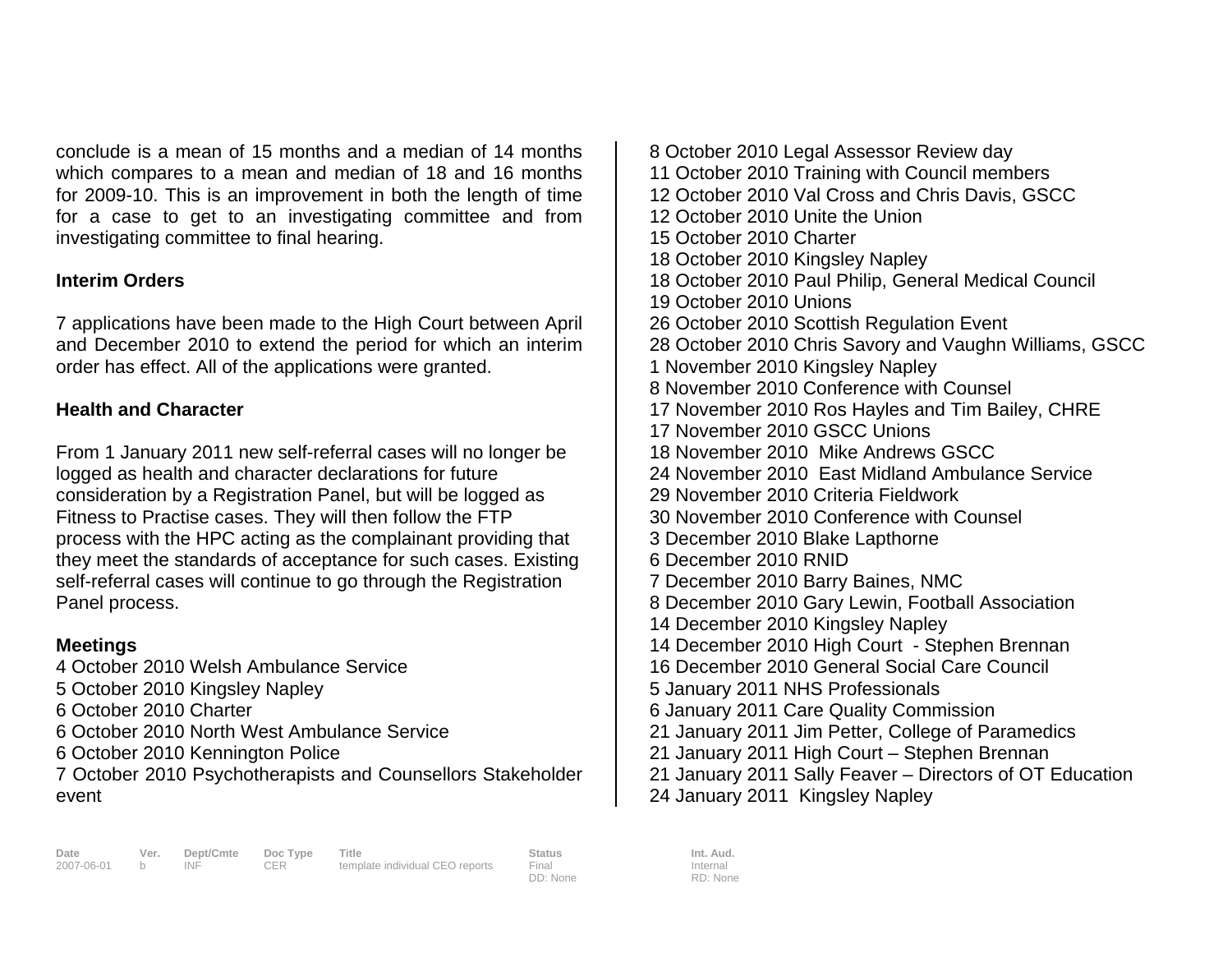24 January 2011 KPMG 24 January 2011 Care Councils Regulatory Affairs Directors 26 January 2011 Robert Gordon University 27 January 2011 Benjamin James, Bircham Dyson Bell 28 January 2011 National Executive Committee, Association of Educational Psychologists 28 January 2011 General Social Care Council 28 January 2011 Blake Lapthorne 31 January 2011 General Social Care Council 31 January 2011 KN/HPC Efficiency Committee 31 January 2011 BASW

## **Other**

## **Resources**

Siobhan Carson was promoted to the position of case manager in September 2010.

Salma Begum was appointed to the position of PA to the Director of Fitness to Practise and took up her position in November. Yinka Alalade joined the department as a scheduling officer in November 2010.

Corrado Palmas was appointed to the position of case support officer in November 2010. Petrina Baker (previously a registration advisor) has been appointed to the position of team administrator and joined the department in January 2011.

Melanie Harel and Deborah Oluwole (previously registration advisors) and Tamara Etzmuss-Noble have joined the

department as scheduling officers and Eleanor Wilson has moved into the role of Hearings officer.

## **Partners**

Recruitment for new lay partners took place over October 2010. In excess of 300 applications were received for the role. Appointments have now taken place with training taking place on 4 and 5 November 2010 for the newly appointed lay, dietitian, orthoptist and chiropodist/podiatrist panel members.

Refresher training for existing panel members has continued to take place over the Autumn and Winter months.

# **Appeals**

The High Court handed down judgement in the case of Stephen Brennan on 21 January 2011. The decision of the panel to direct the Registrar to strike Mr Brennan from the register was quashed and the case remitted back to the same panel for reconsideration as to sanction. The judge quashed this decision on the basis of poor reasoning.

There are four other cases where registrant's have appealed the decision of the panel and we are waiting dates from the High Court or the Court of Session. There is one further case where a complainant is seeking judicial review of the decision not to refer the case to final hearing and another case where the complainant is seeking to take HPC to the small claims court.

Internal RD: None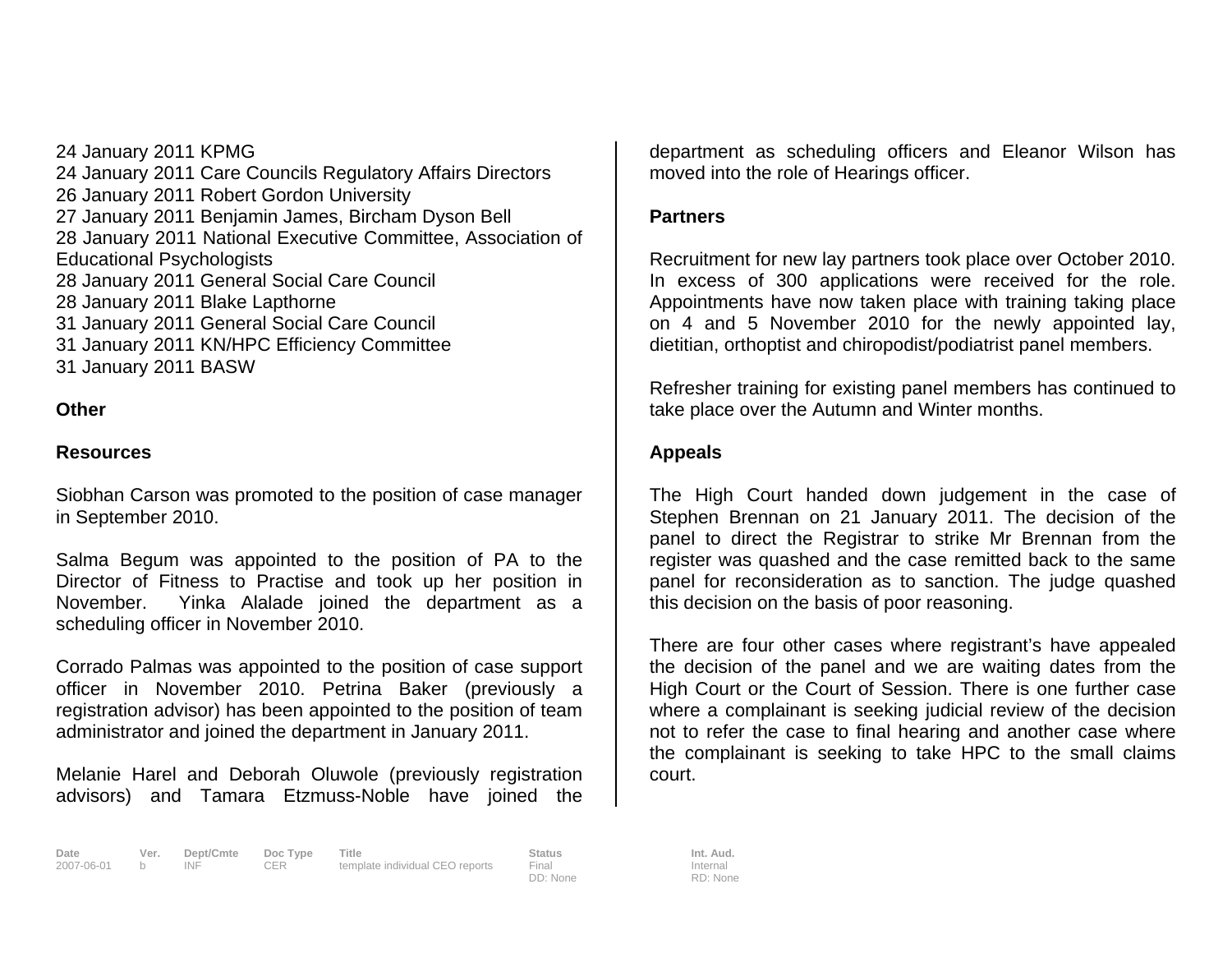# **Discontinuance**

Since the introduction of the new practice note in December 2010, two applications for discontinuance have been considered and granted by a final hearing committee.

# **Independent Safeguarding Authority**

HPC has made 53 referrals to the Independent Safeguarding Authority in accordance with its duties under the Safeguarding Vulnerable Groups Act. We have received 11 barring notices.

## **Biomedical Scientist cases**

At the last meeting of the Committee, the Committee requested further information regarding the number of cases received concerning Biomedical Scientists. The Committee will note from the statistical information provided, that this figure is now in line with previous years.

## **Care Quality Commission**

A Memorandum of Understanding has been signed with the CQC.

# **CHRE**

The second audit of the initial stages of HPC's fitness to practice process took place in December 2010. At the time of writing this report we are waiting to receive the draft report from **CHRE**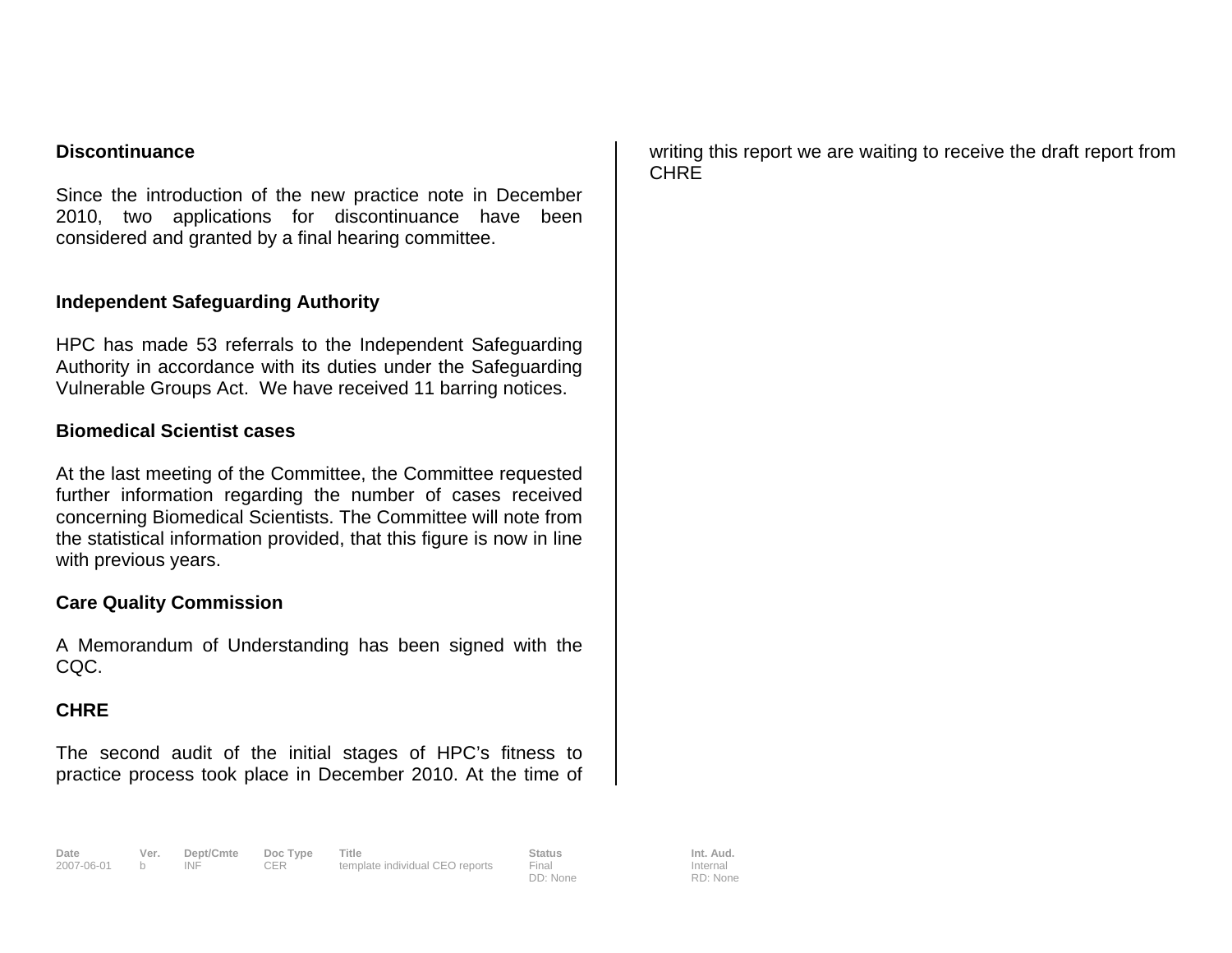# **Management Information Pack**

Kelly Johnson, Director of Fitness to Practise Fitness to Practise Figures for April 2010 to 2011 to Fitness to Practise Committee

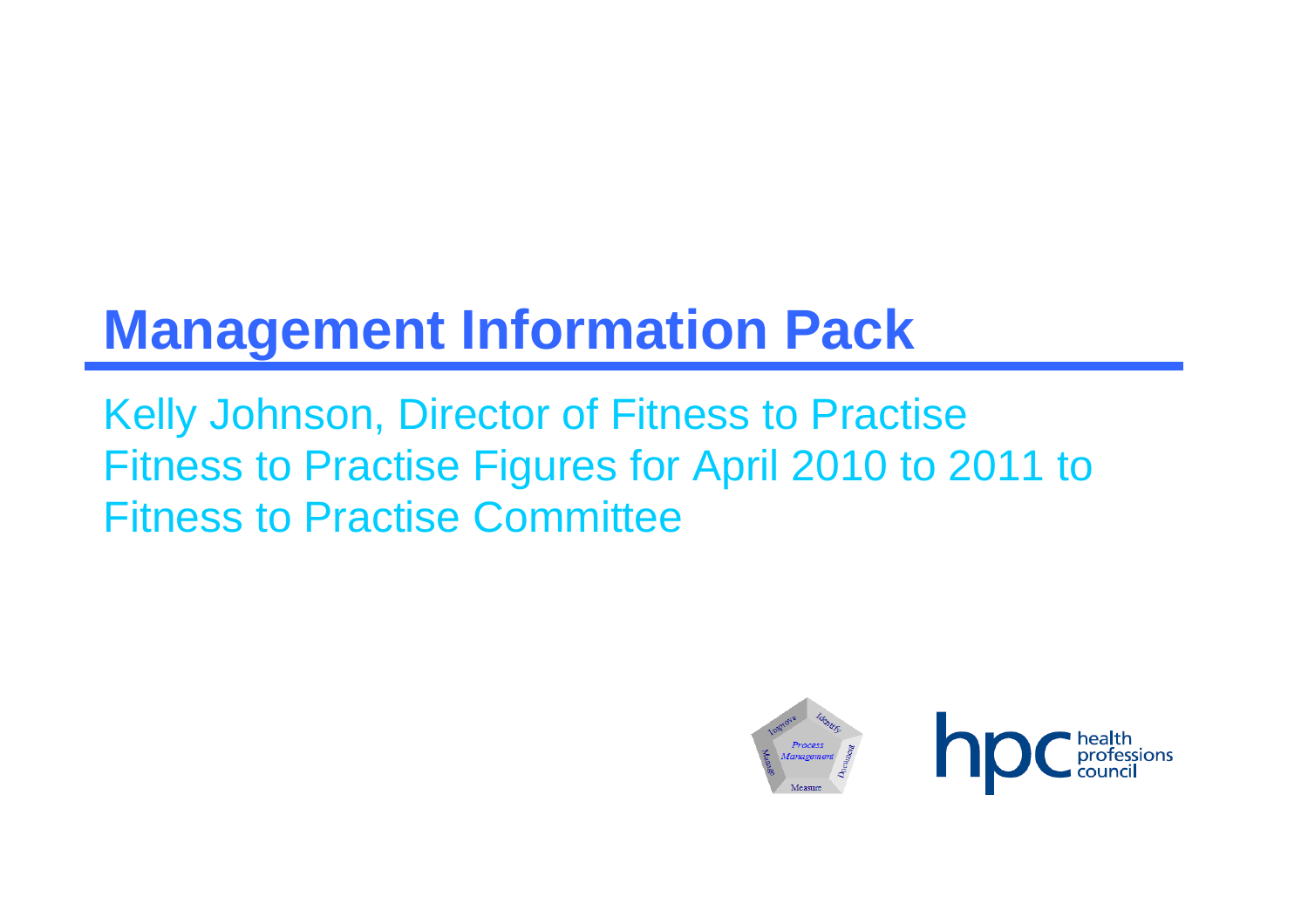# **Figures for April to 2010 Management Reporting Information to Executive Management Team Fitness to Practise**

| <b>Fitness to Practise</b>  | <b>Total Cases Considered</b>                                         | 25 |
|-----------------------------|-----------------------------------------------------------------------|----|
|                             | Enquiries and allegations: source                                     | 26 |
|                             | Enquiries and Allegations: Profession & source of complaint           | 27 |
|                             | Total Investigating Panel decisions and referrals                     | 28 |
|                             | Investigating Panel Decisions by profession and source of allegation  | 29 |
|                             | Interim Orders by profession                                          | 30 |
|                             | Panel Hearings, Decisions Conduct and Competence Committee            | 31 |
|                             | Panel Hearings Decisions Health and Investigating                     | 32 |
|                             | Panel Hearings Decisions CCC and HC Review                            | 33 |
|                             | Final hearings (CCC and HC) representation                            | 34 |
|                             | Hearings: decisions by profession                                     | 35 |
|                             | Length of time: Allegations                                           | 36 |
|                             | Length of time: Cases Investigating Committee 2003-4 to 2009-10       | 37 |
|                             | Allegations made: conclusion of final hearing 2003-4 to 2009-10       | 38 |
|                             | Allegations made - conclusion of final hearing percentages            | 39 |
|                             | Allegations made: Investigating Panel 2003-4 to 2009-10               | 40 |
|                             | Allegations made - Investigating Panel percentages                    | 41 |
|                             | Investigating Panel - Case Conclusion (concluded final hearing cases) | 42 |
|                             | Investigating Panel - Case Conclusion percentages                     | 43 |
| <b>Registration Appeals</b> | <b>Registration Appeals</b>                                           | 44 |
| <b>Protection of Title</b>  | Protection of Title                                                   | 45 |
| <b>Health and Character</b> | <b>Health and Character Declarations</b>                              | 46 |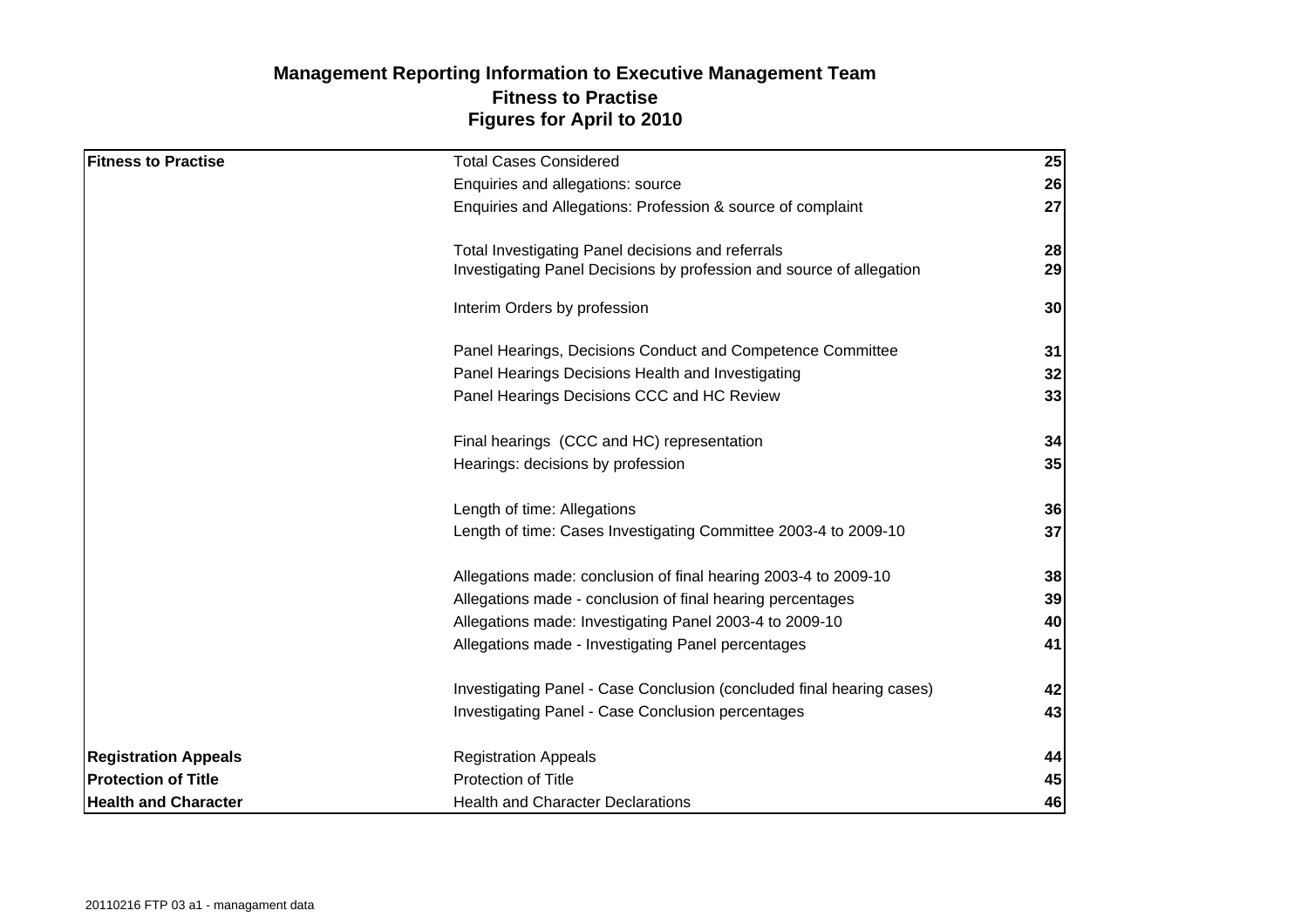

|            |                                                 | 2009 |     |     |     |     |     |     |     |            | 2010 |     |                |     |     |     |     |     |     |     |     |     | 2011 |     |     |            | 2007/8 2008/9         | 09/10      |
|------------|-------------------------------------------------|------|-----|-----|-----|-----|-----|-----|-----|------------|------|-----|----------------|-----|-----|-----|-----|-----|-----|-----|-----|-----|------|-----|-----|------------|-----------------------|------------|
|            |                                                 | Apr  | May | Jun | Jul | Aug | Sep | Oct | Nov | <b>Dec</b> | Jan  | Feb | Mar            | Apr | May | Jun | Jul | Aug | Sep | Oct | Nov | Dec | Jan  | Feb | Mar | <b>FYE</b> | <b>FYE</b>            | <b>FYE</b> |
|            | <b>Investigating (case</b><br>to answer panels) | 30   | 31  | 38  | 38  | 38  | 30  | 38  | 61  | 36         | 57   | 53  | 49             | 69  | 23  | 39  | 41  | 51  | 63  | 45  | 43  | 38  | 40   |     |     | 297        | 363                   | 499        |
|            | Investigating<br>(incorrect entry)              |      |     |     |     |     |     |     | 0   | 0          |      |     |                | 0   |     |     |     |     |     |     |     |     |      |     |     |            | 19                    |            |
|            | Conduct &<br><b>Competence</b>                  | 20   | 19  | 27  | 26  | 24  | 35  | 36  | 28  | 3'         | 34   | 33  | 35             | 29  | 27  | 33  | 45  | 26  | 38  | 34  | 38  | 29  | 44   |     |     | 176        | 203                   | 348        |
|            | <b>Health</b>                                   |      |     |     |     |     |     |     |     | 0          | 3    |     | $\overline{0}$ |     |     | າ   |     | 3   |     |     |     | 2   | 2    |     |     |            | 9                     | 9          |
|            | <b>Review cases</b>                             | 3    | 9   | 8   |     | 9   | 9   | 10  | 14  | 8          | 9    | 10  | 5              | 8   | 3   | 13  |     | 6   | 14  | 9   | 16  | 16  | ა    |     |     |            | 93<br>67              | 96         |
| els<br>Pan | Interim order<br>(application)                  | 9    | ⌒   |     |     |     |     |     |     |            | 4    | 5   | 3              |     |     |     |     | 5   |     |     |     |     | 3    |     |     |            | 30<br>20 <sub>l</sub> | 46         |
| Public     | Interim order<br>(review)                       | 5    |     |     |     |     |     |     | 6   |            |      | 18  | 9              |     | 9   |     | 6   |     |     | 12  |     | 12  | 16   |     |     |            | 52<br>54              | 96         |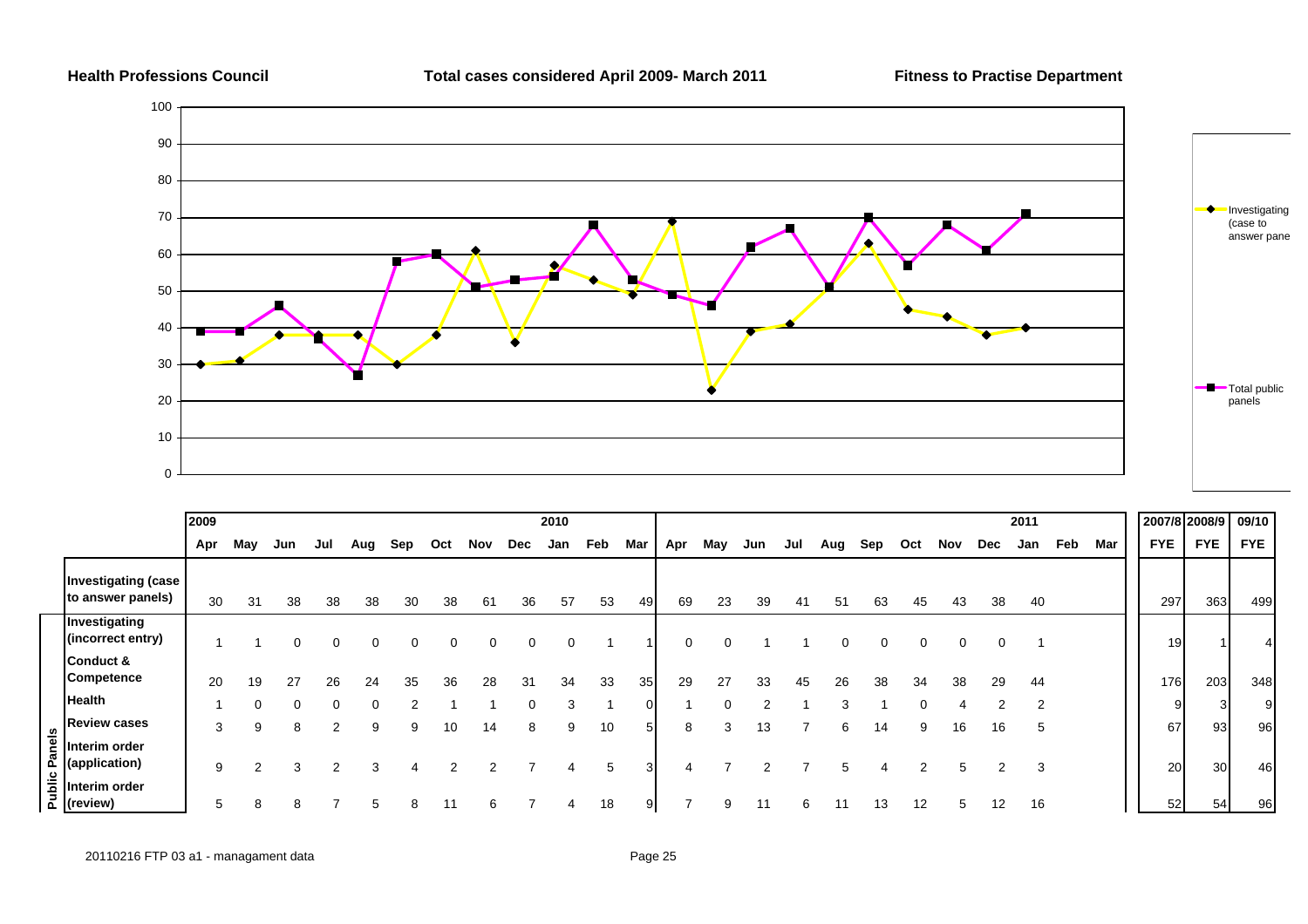| Total<br>public panels ! | ٩a<br>ັບ | .39 |                |                                             |    | 58 | 60 | Ð.  | $ \sim$<br>53 | 68  | 53. | 49  | 46 | n.  |     |     | 70  |     | $\sim$   | - | 343         | 384 | 599  |
|--------------------------|----------|-----|----------------|---------------------------------------------|----|----|----|-----|---------------|-----|-----|-----|----|-----|-----|-----|-----|-----|----------|---|-------------|-----|------|
| Total panels             | 69       | 70  | O <sub>A</sub> | --<br>$\overline{\phantom{a}}$<br>$\cdot$ . | 7Q | 88 | 98 | ٬12 | 89            | 121 | 102 | 118 | 69 | 101 | 108 | 102 | 133 | 102 | aa<br>ັບ |   | 2401<br>ບ+ບ | 747 | 1098 |

**This table displays how many cases were considered by each type of panel**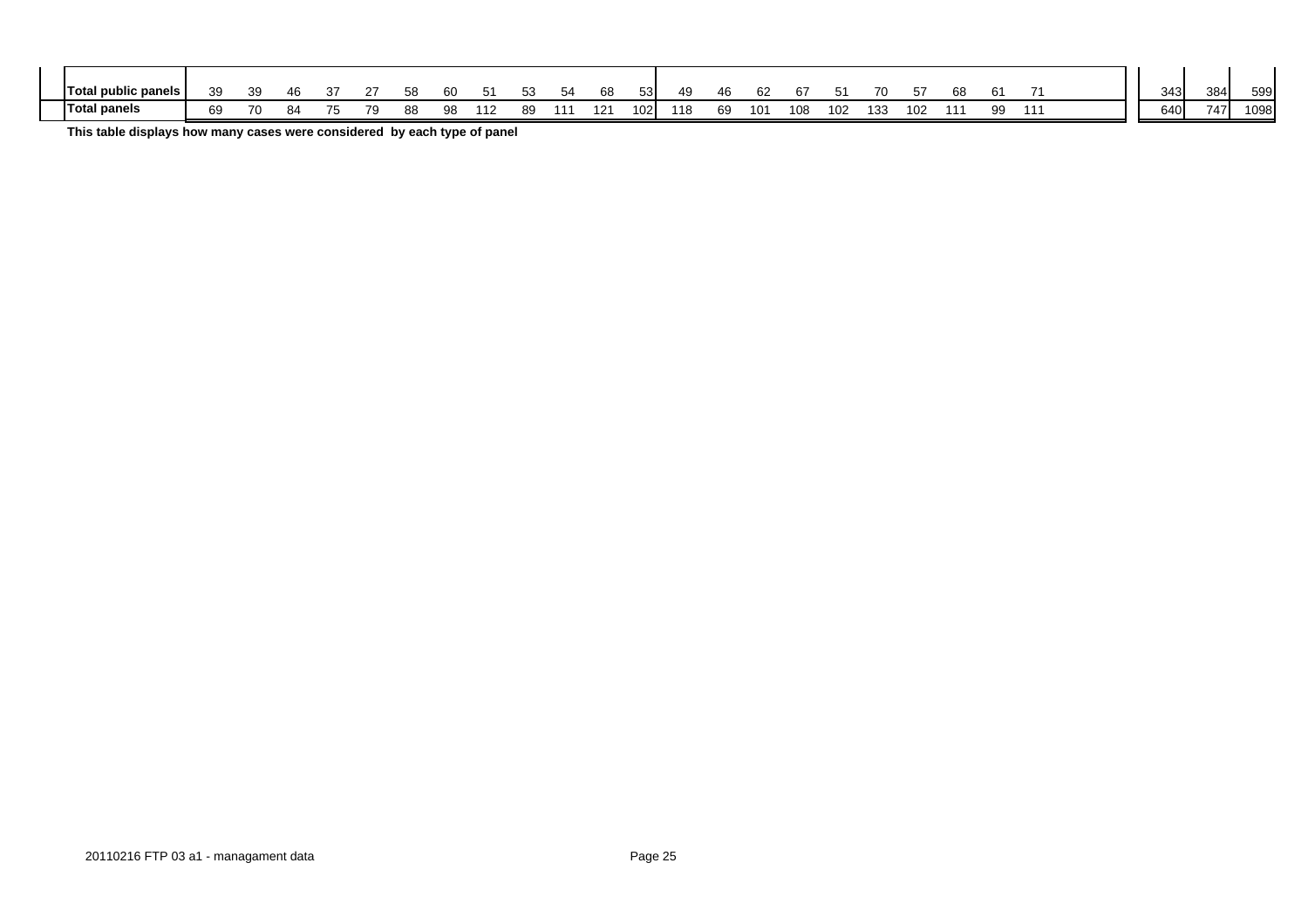

ating panels)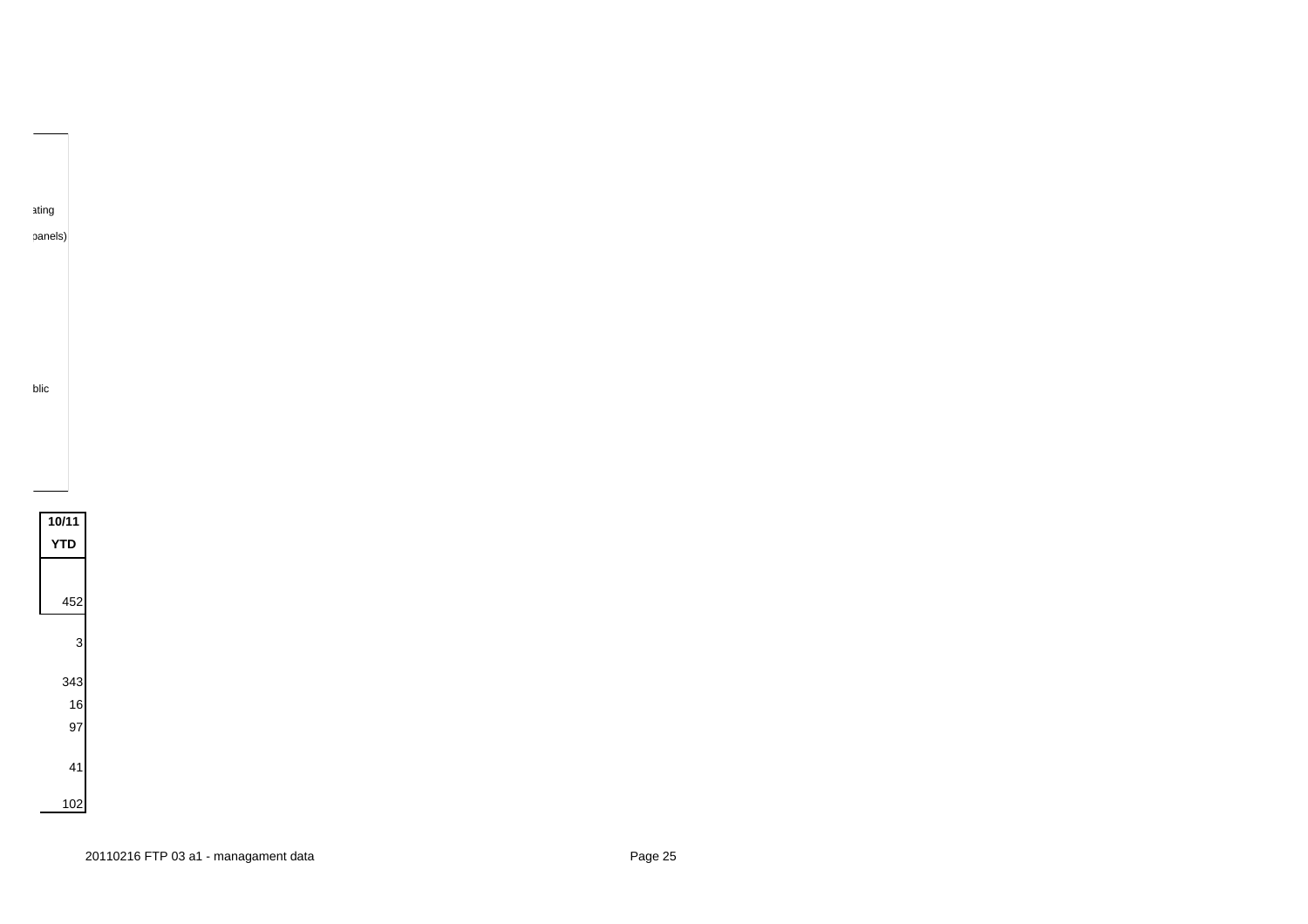| 2<br>F |
|--------|
| 5      |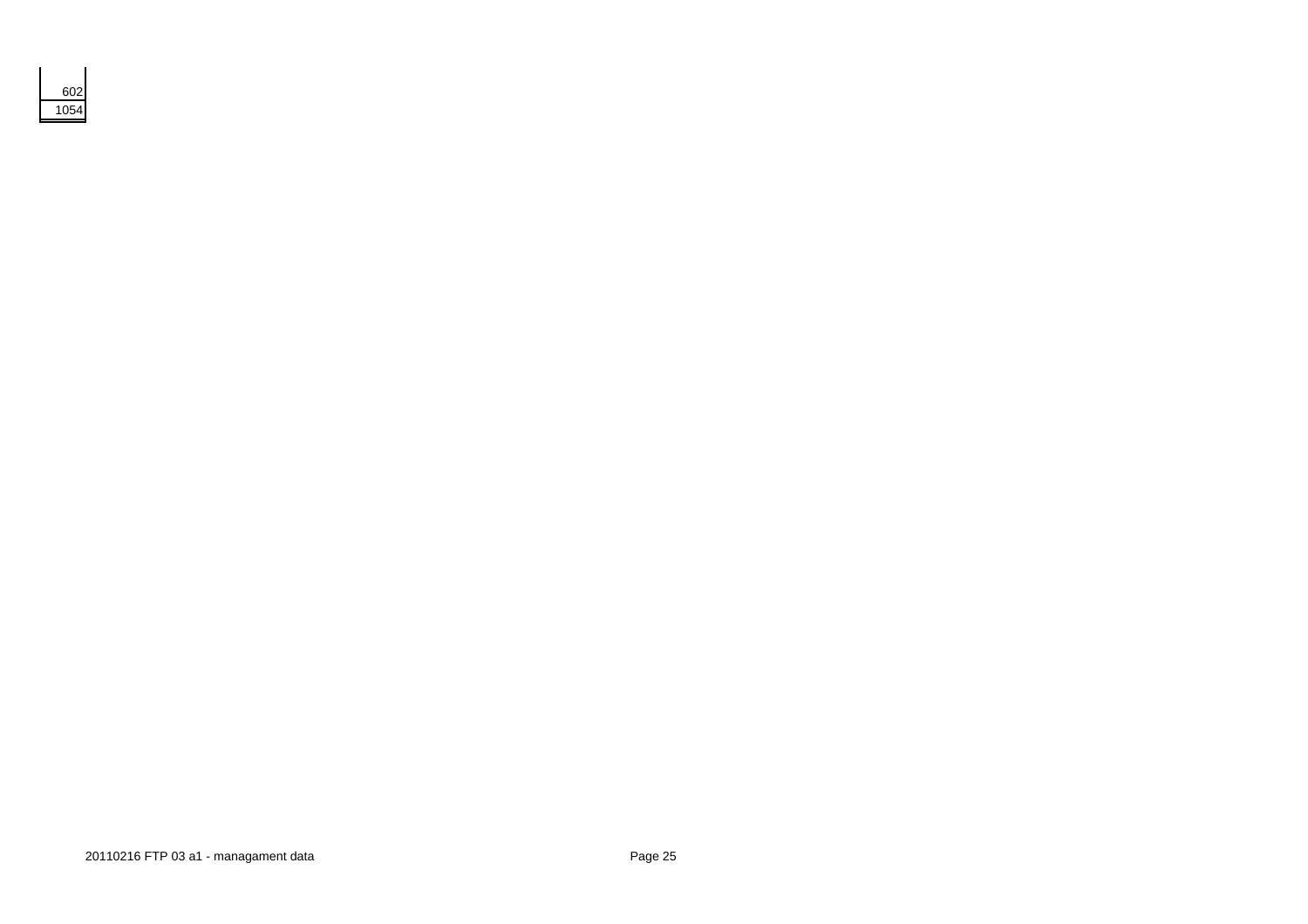

|                 |                                                                                                | 2009                 |     |     |     |     |     |     |     |     | 2010           |               |                |                |     |                             |     |                |     |             |    |                | 2011                 |              | 2005/6 2006/7  |              | 2007/8 2008/9  |                  | 09/10      | 10/11          |
|-----------------|------------------------------------------------------------------------------------------------|----------------------|-----|-----|-----|-----|-----|-----|-----|-----|----------------|---------------|----------------|----------------|-----|-----------------------------|-----|----------------|-----|-------------|----|----------------|----------------------|--------------|----------------|--------------|----------------|------------------|------------|----------------|
|                 |                                                                                                | Apr                  | May | Jun | Jul | Aug | Sep | Oct | Nov | Dec | Jan            | Feb Mar       |                | Apr            | May | Jun                         | Jul | Aug            | Sep | Oct Nov Dec |    |                | Jan                  | Feb Mar      | <b>FYE</b>     | <b>FYE</b>   | <b>FYE</b>     | <b>FYE</b>       | <b>FYE</b> | <b>YTD</b>     |
|                 | <b>Total enquiries</b>                                                                         | 5                    | 19  | 17  | 45  | 19  | 22  | 24  | 19  | 15  | 15             | 14            | 29             | 17             | 17  | 21                          | 29  | 17             | 14  | 18          | 30 | 10             | 44                   |              |                |              | 109            | 142              | 243        | 217            |
|                 | <b>Employer</b>                                                                                | 3                    | 9   | 8   | 10  | 8   | 10  | 15  | 5   | 4   | $\overline{2}$ | 3             |                | 3              | 5   | 5                           | 8   | $\overline{2}$ |     |             | 6  | $\overline{2}$ | $\overline{4}$       |              |                |              | 44             | 50               | 78         | 40             |
|                 |                                                                                                |                      |     |     |     |     |     |     |     |     |                |               | $\overline{2}$ |                |     |                             |     |                |     |             |    |                |                      |              |                |              |                |                  |            |                |
|                 |                                                                                                |                      |     |     |     |     |     |     |     |     |                |               |                |                |     |                             |     |                |     |             |    |                | 18                   |              |                |              | 32             | 42               | 114        | 104            |
|                 | Public<br>Police<br>Composition<br>Profes<br>Regist<br>Other                                   |                      |     |     |     |     |     |     |     |     |                | $\Omega$      |                |                |     |                             |     |                |     |             |    | Ω              | $\Omega$             |              |                |              | 3              |                  |            | 1              |
|                 |                                                                                                |                      |     |     |     |     |     |     |     |     |                |               |                |                |     |                             |     |                |     |             |    |                |                      |              |                | Not recorded |                |                  |            |                |
|                 | <b>Professional body</b>                                                                       |                      |     |     |     |     |     |     |     |     |                | 0             | 0              | 0              |     |                             |     |                |     |             |    |                | <sup>0</sup>         |              |                |              |                |                  |            |                |
|                 | <b>Registrant</b>                                                                              |                      |     |     |     |     |     |     |     |     | 0              | 0             |                | 6              |     |                             |     |                |     |             |    |                |                      |              |                |              | 13             | 19               | 18         | 38             |
|                 | Other                                                                                          |                      |     |     |     |     |     |     |     |     |                | 3             |                |                |     |                             |     |                |     |             |    |                | $\overline{2}$       |              |                |              | 2              | 10 <sup>1</sup>  | 14         | $\overline{2}$ |
|                 | Article 22(6)/Anon                                                                             | -1                   |     | 2   |     |     |     |     |     |     |                |               | 3              | $\Omega$       |     | 0                           | 5   | 3              |     | 3           | 3  | 0              | 13                   |              |                |              | 14             | 15               | 15         | 32             |
|                 | <b>Total allegations</b>                                                                       | 26                   | 27  | 28  | 82  | 47  | 35  | 51  | 49  | 41  | 34             | 61            | 48             | 55             | 39  | 27                          | 55  | 40             | 34  | 50          | 52 | 23             |                      | 39 #N/A #N/A | 316            | 322          | 315            | 341              | 529        | 414            |
|                 |                                                                                                | 12                   | 21  | 12  | 26  | 13  | 10  | 18  | 11  | 11  | 15             | 20            | 13             | 21             | 19  | 12                          | 15  | 9              | 17  | 13          | 17 | 7              | 16                   |              | 113            | 164          | 127            | 149              | 182        | 146            |
|                 | $rac{1}{\frac{1}{2}} \frac{1}{\frac{1}{2}}$ Employer<br>Public<br>$rac{1}{\frac{1}{2}}$ Police | 3                    |     |     | 33  | 16  |     |     |     |     |                | 17            | 15             | 21             |     | 10                          | 12  | 15             |     |             |    |                |                      |              | 61             | 77           | 76             | 67               | 152        | 119            |
|                 |                                                                                                | 3                    |     |     |     |     |     |     |     |     | 5              | 3             | З              |                |     |                             |     |                |     |             |    |                |                      |              | 27             | 31           | 32             | 32               | 36         | 23             |
| đ               | <b>Professional body</b>                                                                       |                      |     |     |     |     |     |     |     |     |                |               |                |                |     |                             |     |                |     |             |    |                | O                    |              | $\Omega$       |              | 6              | 1                |            | 3              |
| Source          | Registrant                                                                                     |                      |     |     |     |     |     |     |     |     | 2              | 5             | 9              |                |     |                             |     |                |     |             |    |                | 5                    |              | 30             | 16           | 22             | 30               | 45         | 26             |
|                 | Other                                                                                          |                      |     |     |     |     |     |     |     | 2   |                |               |                | 3              |     |                             |     |                |     |             |    |                |                      |              | 13             |              | 3              | 14               | 21         | 13             |
|                 | Article 22(6)/Anon                                                                             | 3                    |     | 5   | 10  | 10  | 6   | 9   | 13  | 9   | 4              | 15            | 6              | 5              | 6   | 3                           | 19  | 9              | 5   | 13          | 14 | 6              | 4                    |              | 57             | 23           | 49             | 48               | 92         | 84             |
|                 | <b>Misconduct</b>                                                                              | 14                   | 16  | 13  | 53  | 32  | 23  | 41  | 33  | 28  | 23             | 42            | 36             | 41             | 30  | 18                          | 40  | 30             | 31  | 39          | 46 | 21             | 27                   |              | 205            | 228          | 177            | 223              | 354        | 323            |
|                 | <b>Lack of</b>                                                                                 |                      |     |     |     |     |     |     |     |     |                |               |                |                |     |                             |     |                |     |             |    |                |                      |              |                |              |                |                  |            |                |
|                 | competence                                                                                     |                      |     |     |     |     |     |     |     |     |                | 10            | 6              |                |     |                             |     |                |     |             |    |                | $\Omega$             |              | 33             | 44           | 29             | 50               | 91         | 23             |
|                 | <b>Convict/caution</b>                                                                         | 5                    | 6   |     |     |     |     |     |     |     | 5              | 6             | 6              | 8              |     |                             |     |                |     |             |    |                | 8                    |              | 41             | 41           | 49             | 51               | 68         | 52             |
|                 | <b>Health</b>                                                                                  |                      | 0   | 0   |     |     |     |     |     |     | 0              | 0             | $\overline{0}$ | $\overline{2}$ |     |                             |     |                |     |             |    | 0              | $\Omega$             |              | $\overline{2}$ |              |                | $\overline{7}$   | 5          | 6              |
| Allegation type | Other regulator                                                                                |                      |     |     |     |     |     |     |     |     |                | 0             |                |                |     |                             |     |                |     |             |    | U              | 0                    |              |                | 0            | $\overline{2}$ | -1               | 0          | -1             |
|                 | Incorrect or                                                                                   |                      |     |     |     |     |     |     |     |     |                |               |                |                |     |                             |     |                |     |             |    |                |                      |              |                |              |                |                  |            |                |
|                 | fraudulent entry<br><b>Not classified</b>                                                      | $\Omega$<br>$\Omega$ |     |     |     |     |     |     |     |     | 0              | 2<br>$\Omega$ | 0<br>$\Omega$  | 0              | 0   | 0<br>$\Omega$               | Э   |                |     |             |    | 0              | $\Omega$<br>$\Omega$ |              | 33             | 3            | 4<br>24        | 6<br>$\mathsf 3$ | 10<br>0    | 4              |
|                 | Inclusion on a                                                                                 |                      |     |     |     |     |     |     |     |     |                |               |                |                |     |                             |     |                |     |             |    |                |                      |              |                |              |                |                  |            |                |
|                 | barring list                                                                                   |                      |     |     |     |     | N/A |     |     |     |                |               |                | 0              | 0   | 0                           | 0   | 0              | 0   | 0           | 0  | 0              | 4                    |              |                |              |                |                  |            |                |
|                 | <b>Total allegations</b>                                                                       |                      |     |     |     |     |     |     |     |     |                |               |                |                |     |                             |     |                |     |             |    |                |                      |              |                |              |                |                  |            |                |
|                 | /enquiries                                                                                     |                      |     |     |     |     |     |     |     |     |                |               |                |                |     |                             |     |                |     |             |    |                |                      |              |                |              |                |                  |            |                |
|                 | received 2011021d FTP 03 ap- managament data                                                   |                      |     |     |     |     | 57  | 75  | 68  | 56  | 49             | 75            | 77             | 72             |     | $56$ $P_{48}^{48}$ $28^{4}$ |     | 57             | 48  | 68          | 82 | 33             | 83                   |              | 314            | 318          | 424            | 483              | 772        | 631            |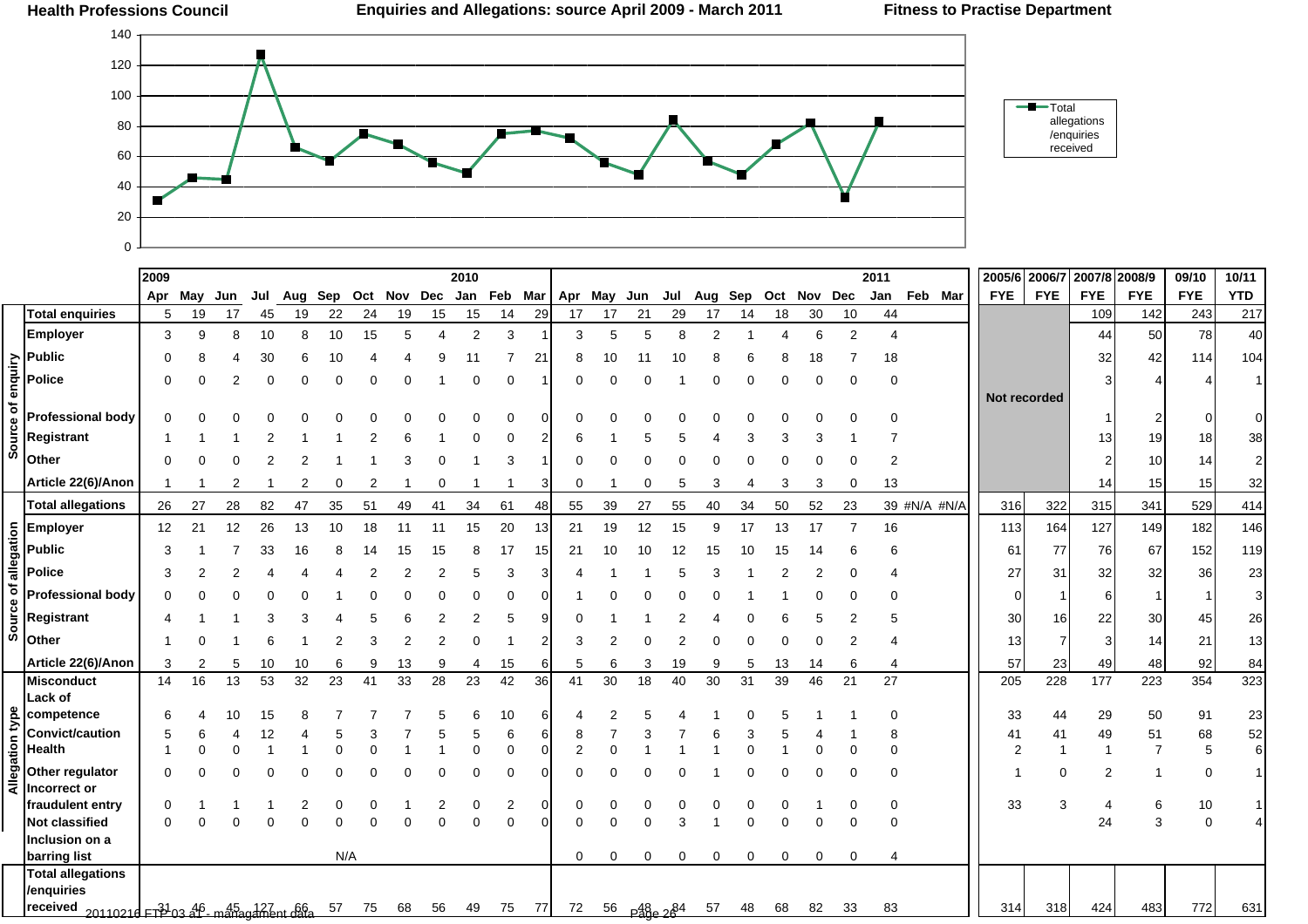**Health Professions Council Enquiries and Allegations: Profession & source of complaint April 2010 - January 2011 Fitness to Practise Department**

|                                       |          |               |        | Professional |            |       | <b>Article</b> |                     |                     |                      |                 |
|---------------------------------------|----------|---------------|--------|--------------|------------|-------|----------------|---------------------|---------------------|----------------------|-----------------|
|                                       | Employer | <b>Public</b> | Police | <b>Body</b>  | Registrant | Other | 22(6)/Anon     | <b>Total 2007/8</b> | <b>Total 2008/9</b> | <b>Total 2009/10</b> | <b>Total to</b> |
| <b>Arts therapists</b>                |          |               |        |              | 2          |       | 2              | 16                  | 10                  | 5                    | 9               |
| <b>Biomedical scientists</b>          | 17       | 3             |        |              |            |       |                | 26                  | 43                  | 39                   | 30              |
| <b>Chiropodists &amp; podiatrists</b> | 14       | 27            |        |              |            |       |                | 40                  | 62                  | 76                   | 58              |
| <b>Clinical scientists</b>            | 3        | 2             |        |              |            |       |                | 6                   | 8                   |                      | 9               |
| <b>Dietitians</b>                     |          |               |        |              |            |       |                | 14                  |                     | 12                   |                 |
| <b>Hearing aid dispensers</b>         | 11       | 28            |        | ◠            |            |       |                |                     |                     |                      | 42              |
| <b>Occupational therapists</b>        | 13       | 16            |        |              | 11         |       |                | 45                  | 55                  | 79                   | 54              |
| <b>ODPs</b>                           | 13       | з             |        |              |            |       |                | 38                  | 55                  | 37                   | 28              |
| <b>Orthoptists</b>                    |          |               |        |              |            |       |                | 3                   | $\Omega$            | 2                    | $\Omega$        |
| <b>Paramedics</b>                     | 50       | 23            |        |              |            |       | 61             | 94                  | 100                 | 162                  | 147             |
| Physiotherapists                      | 21       | 34            |        |              | 14         |       |                | 85                  | 95                  | 127                  | 87              |
| <b>Practitioner psychologists</b>     |          | 78            |        |              | 11         |       |                | N/A                 | N/A                 | 149                  | 104             |
| <b>Prosthetists &amp; orthotists</b>  |          |               |        |              |            |       |                | З                   | 6                   |                      |                 |
| Radiographers                         | 21       |               |        |              |            |       |                | 32                  | 34                  | 47                   | 32              |
| <b>SLTs</b>                           |          |               |        |              | 3          |       | 2              | 22                  | 14                  | 26                   | 21              |
| <b>Total</b>                          | 187      | 223           | 23     | 3            | 64         | 16    | 115            | 424                 | 483                 | 772                  | 631             |

| <b>Article</b><br>22(6)/Anon | <b>Total 2007/8</b> | <b>Total 2008/9</b> | <b>Total 2009/10</b> | Total to date |
|------------------------------|---------------------|---------------------|----------------------|---------------|
| $\overline{2}$               | 16                  | 10                  | 5                    | 9             |
| 8                            | 26                  | 43                  | 39                   | 30            |
| $\overline{4}$               | 40                  | 62                  | 76                   | 58            |
| $\overline{4}$               | 6                   | 8                   | $\overline{4}$       | 9             |
| 1                            | 14                  | 1                   | 12                   | 9             |
| $\mathbf 0$                  |                     |                     |                      | 42            |
| 9                            | 45                  | 55                  | 79                   | 54            |
| $\overline{7}$               | 38                  | 55                  | 37                   | 28            |
| $\mathbf 0$                  | 3                   | $\mathbf 0$         | $\overline{2}$       | $\mathbf 0$   |
| 61                           | 94                  | 100                 | 162                  | 147           |
| $\overline{7}$               | 85                  | 95                  | 127                  | 87            |
| $\overline{4}$               | N/A                 | N/A                 | 149                  | 104           |
| $\mathbf 0$                  | 3                   | 6                   | $\overline{7}$       | $\mathbf{1}$  |
| 6                            | 32                  | 34                  | 47                   | 32            |
| $\overline{2}$               | 22                  | 14                  | 26                   | 21            |
| 115                          | 424                 | 483                 | 772                  | 631           |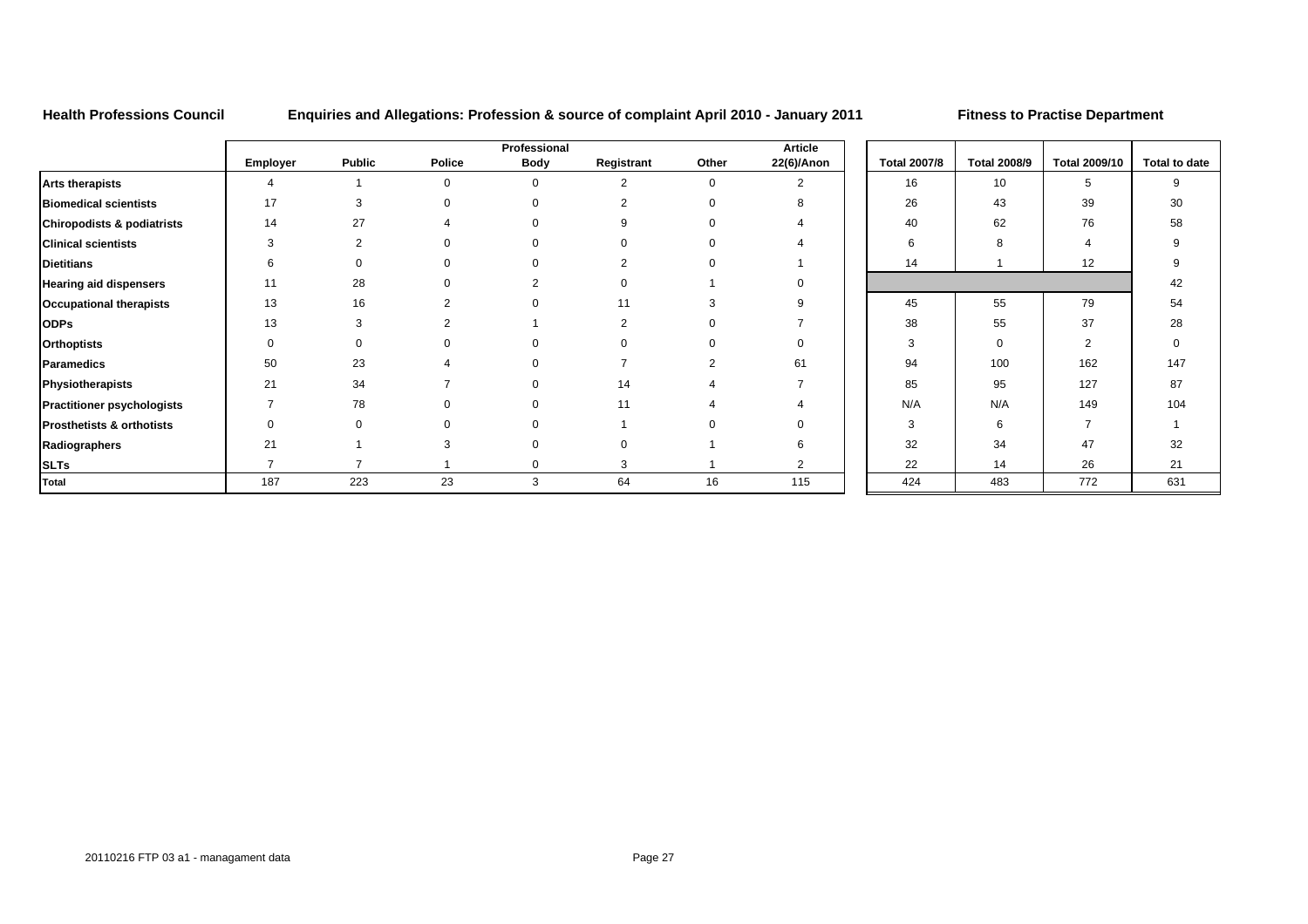

|                |                                                 | 2009         |    |          |          |             |             |                |               |    | 2010 |                |                |                |              |    |    |    |    |    |                |                | 2011        |                                                                                                   | 2006/7        | 2007/8 2008/9 |            | 09/10           | 10/11      |
|----------------|-------------------------------------------------|--------------|----|----------|----------|-------------|-------------|----------------|---------------|----|------|----------------|----------------|----------------|--------------|----|----|----|----|----|----------------|----------------|-------------|---------------------------------------------------------------------------------------------------|---------------|---------------|------------|-----------------|------------|
|                |                                                 |              |    |          |          |             |             |                |               |    |      |                |                |                |              |    |    |    |    |    |                |                |             | Apr May Jun Jul Aug Sep Oct Nov Dec Jan Feb Mar   Apr May Jun Jul Aug Sep Oct Nov Dec Jan Feb Mar | <b>FYE</b>    | <b>FYE</b>    | <b>FYE</b> | <b>FYE</b>      | <b>YTD</b> |
|                | <b>Total cases heard</b>                        | 30           | 31 | 38       | 38       | 38          | 30          | 38             | 61            | 36 | 57   | 53             | 49             | 69             | 23           | 39 | 41 | 51 | 63 | 45 | 43             | 38             | 40          |                                                                                                   | 178           | 299           | 363        | 499             | 452        |
|                | <b>Referred to CCC (Reg</b><br>representations) | 13           | 13 | 20       | -7       | 14          | 12          | 18             | 21            | 18 | 19   | 19             | 20             | 34             | 9            | 6  | 14 | 15 | 18 | 14 | 19             | 11             | 15          |                                                                                                   |               | 97            | 126        | 194             | 155        |
|                | <b>Referred to CCC (Rep</b><br>representations) | 0            |    |          |          |             |             |                |               |    | 3    |                | $\overline{2}$ | 3              |              |    |    |    |    |    |                |                |             |                                                                                                   |               | 25            | 14         | 20              | 19         |
|                | Referred to CCC (No<br>representations)         | 6            |    |          |          |             |             |                |               |    |      | 8              |                | 10             |              | 8  | 6  |    | 12 |    |                | 5              |             |                                                                                                   |               | 57            | 60         | 67              | 67         |
|                | Referred to HC (Reg<br>representations)         |              |    |          |          |             |             |                |               |    |      |                |                | $\overline{2}$ | <sup>0</sup> |    |    |    |    |    |                |                | $\Omega$    |                                                                                                   |               | 3             |            |                 | 3          |
|                | Referred to HC (Rep<br>representations)         | 0            |    |          |          |             |             |                |               |    |      | $\Omega$       | $\Omega$       | $\Omega$       | ∩            |    |    |    |    |    |                |                | $\Omega$    |                                                                                                   | recorded      | 2             |            |                 |            |
|                | Referred to HC (No<br>representations)          | 0            |    |          |          |             |             |                |               |    |      | $\Omega$       | $\overline{0}$ | 3              | $\Omega$     |    |    |    |    |    |                |                | $\Omega$    |                                                                                                   | $\frac{5}{2}$ |               |            |                 |            |
|                | Referred to IC (Reg<br>representations)         |              |    |          |          |             |             |                |               |    |      | $\Omega$       | $\mathbf{0}$   | $\Omega$       |              |    |    |    |    |    |                |                |             |                                                                                                   |               |               |            |                 |            |
|                | Referred to IC (Rep<br>representations)         | 0            |    |          |          |             |             |                |               |    |      | $\Omega$       | $\Omega$       | $\Omega$       |              |    |    |    |    |    |                |                |             |                                                                                                   |               |               |            |                 |            |
| Case to Answer | Referred to IC (No<br>representations)          | $\mathbf{0}$ | 0  | 0        | $\Omega$ | $\mathbf 0$ | $\mathbf 0$ | $\mathbf 0$    | 0             | 0  |      | $\mathbf 0$    | $\overline{0}$ | $\mathbf 0$    | 0            | 0  | 0  | 0  | 0  | 0  | 0              | 0              | $\mathbf 0$ |                                                                                                   |               | 01            |            |                 |            |
|                | <b>Total case to answer</b>                     | 21           | 20 | 26       | 11       | 24          | 18          | 24             | 32            | 25 | 30   | 29             | 30             | 52             | 13           | 15 | 22 | 25 | 32 | 23 | 26             | 17             | 26          |                                                                                                   | 82            | 186           | 206        | 290             | 251        |
|                | % Case to answer                                | 70           | 65 | 68       | 29       | 63          | 60          | 63             | 52            | 69 | 53   | 55             | 61             | 75             | 57           | 38 | 54 | 49 | 51 | 51 | 60             | 45             | 65          |                                                                                                   |               | 62            | 57         | 58              | 56         |
|                | Not referred (Reg<br>representations)           | 9            |    | 10       | 24       | 11          | 9           | 12             | 26            | 10 | 21   | 20             | 16             | 15             | 8            | 18 | 10 | 17 | 26 | 20 | 14             | 18             | 12          |                                                                                                   |               | 78            | 115        | 176             | 158        |
| answer         | Not referred (Rep<br>representations)           | 0            |    |          |          |             |             |                |               |    | 2    |                | $\Omega$       |                |              |    |    |    |    |    |                |                |             |                                                                                                   | recorded      | 8             | 13         |                 | 13         |
| case to        | Not referred (No<br>representations)            | $\mathbf{0}$ |    |          | 0        |             |             | $\overline{2}$ |               | 0  | 2    | $\overline{2}$ | <sup>3</sup>   | $\mathbf 0$    | -1           | 0  | 2  |    | 2  |    |                |                |             |                                                                                                   | ă             | 21            | 21         | 14              | 10         |
| $\frac{1}{2}$  | <b>Total cases not referred</b>                 | 9            | 9  | 12       | 26       | 13          | 11          | 14             | 27            | 10 | 25   | 23             | 19             | 16             | 9            | 20 | 17 | 20 | 30 | 22 | 15             | 19             | 13          |                                                                                                   |               | 107           | 149        | 198             | 181        |
|                | <b>Further Information</b>                      | $\Omega$     |    | $\Omega$ |          |             |             | $\Omega$       | $\mathcal{P}$ |    | 2    |                | $\overline{0}$ |                |              | Δ  | 2  | 6  |    | 0  | $\overline{2}$ | $\overline{2}$ |             |                                                                                                   | 14            | 6             | 8          | 10 <sup>1</sup> | 20         |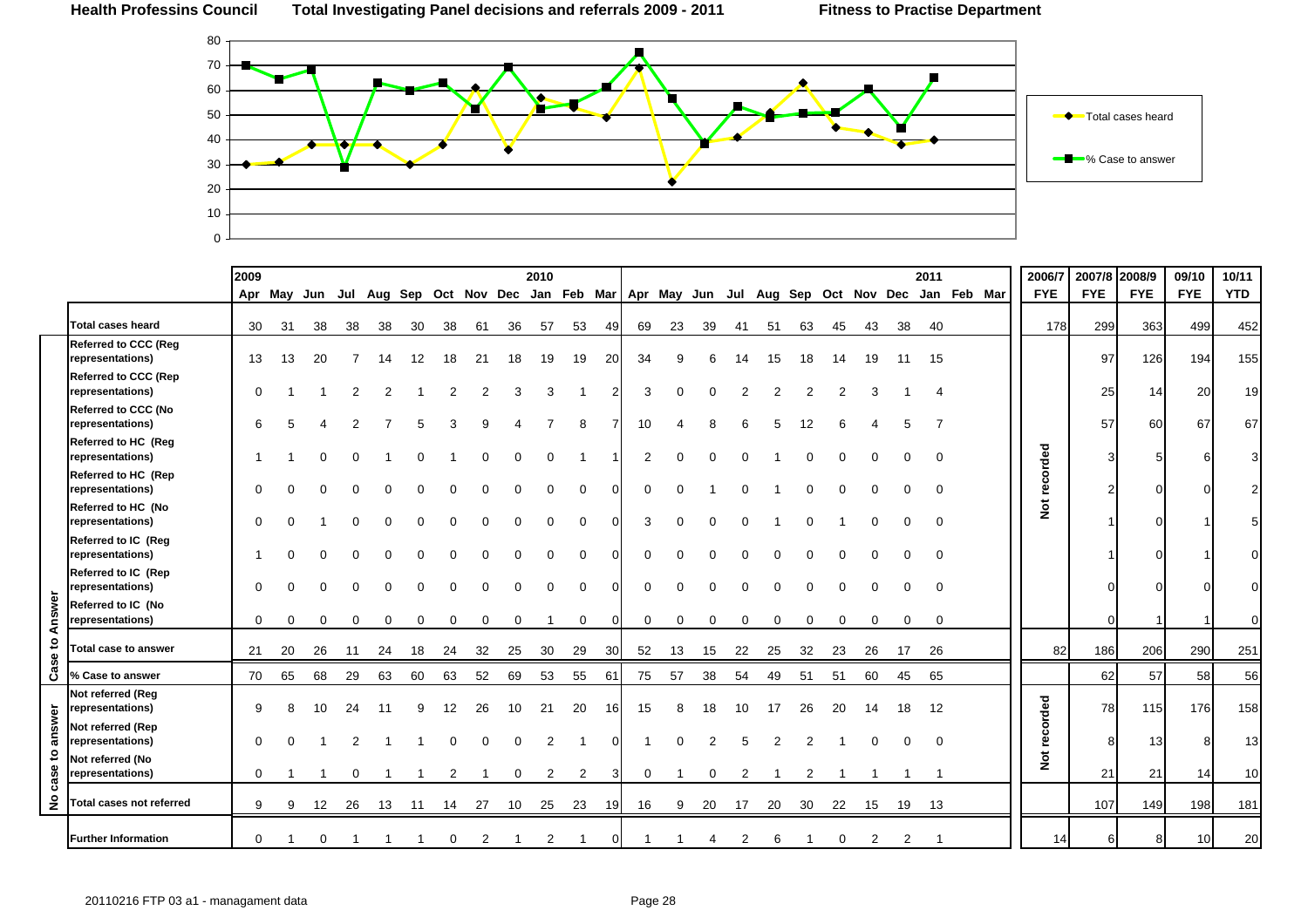## **Health Professions Council**

## **By profession**

|                                       | No Case to<br><b>Answer</b> |                |            | <b>Case to answer</b> |          | <b>Total YTD</b> | 2007/2008  | 2008/2009  | 2009/10    | 2010/          |
|---------------------------------------|-----------------------------|----------------|------------|-----------------------|----------|------------------|------------|------------|------------|----------------|
|                                       |                             | FI.            | <b>CCC</b> | HC                    | IC       |                  | <b>FYE</b> | <b>FYE</b> | <b>FYE</b> | <b>YTD</b>     |
| <b>Arts therapists</b>                | $\Omega$                    | $\Omega$       |            |                       | $\Omega$ | $\overline{2}$   | 11         | 6          | 4          | $\overline{2}$ |
| <b>Biomedical scientists</b>          | 8                           |                | 22         |                       | ი        | 32               | 14         | 42         | 26         | 32             |
| <b>Chiropodists &amp; podiatrists</b> | 19                          |                | 19         |                       |          | 46               | 31         | 31         | 53         | 46             |
| <b>Clinical scientists</b>            |                             |                |            |                       |          | 3                | հ          |            |            | 3              |
| <b>Dietitians</b>                     | 3                           |                |            |                       |          | 12               | 9          | 5          |            | 12             |
| <b>Hearing aid dispensers</b>         | 6                           |                | 3          |                       |          | 10               |            |            |            | 10             |
| <b>Occupational therapists</b>        | 16                          |                | 21         |                       |          | 42               | 29         | 40         | 60         | 42             |
| <b>ODPs</b>                           |                             |                | 21         |                       |          | 28               | 24         | 30         | 49         | 28             |
| <b>Orthoptists</b>                    |                             |                | 0          |                       |          |                  | 2          |            | 0          |                |
| Paramedics                            | 30                          |                | 64         |                       |          | 97               | 62         | 72         | 115        | 97             |
| Physiotherapists                      | 34                          |                | 35         |                       | 0        | 71               | 56         | 75         | 93         | 71             |
| <b>Practitioner psychologists</b>     | 38                          | $\mathfrak{p}$ | 19         | $\Omega$              | n        | 59               |            | $\Omega$   | 38         | 59             |
| <b>Prosthetists &amp; orthotists</b>  | 2                           |                | 2          |                       |          | 4                |            |            |            |                |
| Radiographers                         | 11                          | 2              | 13         |                       | n        | 27               | 41         | 32         | 34         | 27             |
| <b>SLTs</b>                           | 5                           | 0              | 12         |                       | 0        | 18               | 10         | 20         | 13         | 18             |
| <b>Total YTD</b>                      | 181                         | 20             | 241        | 10                    | $\Omega$ | 452              | 299        | 363        | 499        | 452            |

| D | 2007/2008<br><b>FYE</b> | 2008/2009<br><b>FYE</b> | 2009/10<br><b>FYE</b> | 2010/11<br><b>YTD</b> |
|---|-------------------------|-------------------------|-----------------------|-----------------------|
|   | 11                      | 6                       | 4                     | $\overline{2}$        |
|   | 14                      | 42                      | 26                    | 32                    |
|   | 31                      | 31                      | 53                    | 46                    |
|   | 6                       | $\overline{7}$          | 3                     | 3                     |
|   | 9                       | 5                       | $\overline{7}$        | 12                    |
|   |                         |                         |                       | 10                    |
|   | 29                      | 40                      | 60                    | 42                    |
|   | 24                      | 30                      | 49                    | 28                    |
|   | 2                       | 1                       | 0                     | 1                     |
|   | 62                      | 72                      | 115                   | 97                    |
|   | 56                      | 75                      | 93                    | 71                    |
|   | $\bf{0}$                | 0                       | 38                    | 59                    |
|   | $\overline{4}$          | $\overline{2}$          | $\overline{4}$        | 4                     |
|   | 41                      | 32                      | 34                    | 27                    |
|   | 10                      | 20                      | 13                    | 18                    |
|   | 299                     | 363                     | 499                   | 452                   |

## **By source of allegation**

|                          | No Case to |           |            |                |          |                  |            |            |            |
|--------------------------|------------|-----------|------------|----------------|----------|------------------|------------|------------|------------|
|                          | Answer     |           |            | Case to answer |          | <b>Total YTD</b> | 2008/2009  | 2009/10    | 2010/      |
|                          |            | <b>FI</b> | <b>CCC</b> | HС             | IC       |                  | <b>FYE</b> | <b>FYE</b> | <b>YTD</b> |
| Employer                 | 31         | 9         | 130        |                | 0        | <b>177</b>       | 176        | 211        | 177        |
| Public                   | 96         | 6         | 28         | 0              | 0        | 130 <sup>1</sup> | 78         | 140        | 130        |
| <b>Police</b>            | 11         | $\Omega$  | 15         | 0              | 0        | 26               | 30         | 29         | 26         |
| <b>Professional body</b> | $\Omega$   |           |            |                |          |                  |            | 2          |            |
| Registrant               | 15         |           | 9          |                |          | 27               | 12         | 32         | 27         |
| Other                    | 6          | $\Omega$  | 4          |                | 0        | 10 <sup>1</sup>  | 19         | 15         | 10         |
| Article 22(6)/Anon       | 22         | $\sim$    | 54         | 3              | 0        | 81               | 46         | 70         | 81         |
| <b>Total YTD</b>         | 181        | 20        | 241        | 10             | $\Omega$ | 452              | 363        | 499        | 452        |

| D               | 2008/2009  | 2009/10    | 2010/11    |
|-----------------|------------|------------|------------|
|                 | <b>FYE</b> | <b>FYE</b> | <b>YTD</b> |
| $\overline{77}$ | 176        | 211        | 177        |
| 30              | 78         | 140        | 130        |
| 26              | 30         | 29         | 26         |
|                 | 2          | 2          |            |
| 27              | 12         | 32         | 27         |
| 10              | 19         | 15         | 10         |
| 81              | 46         | 70         | 81         |
| 52              | 363        | 499        | 452        |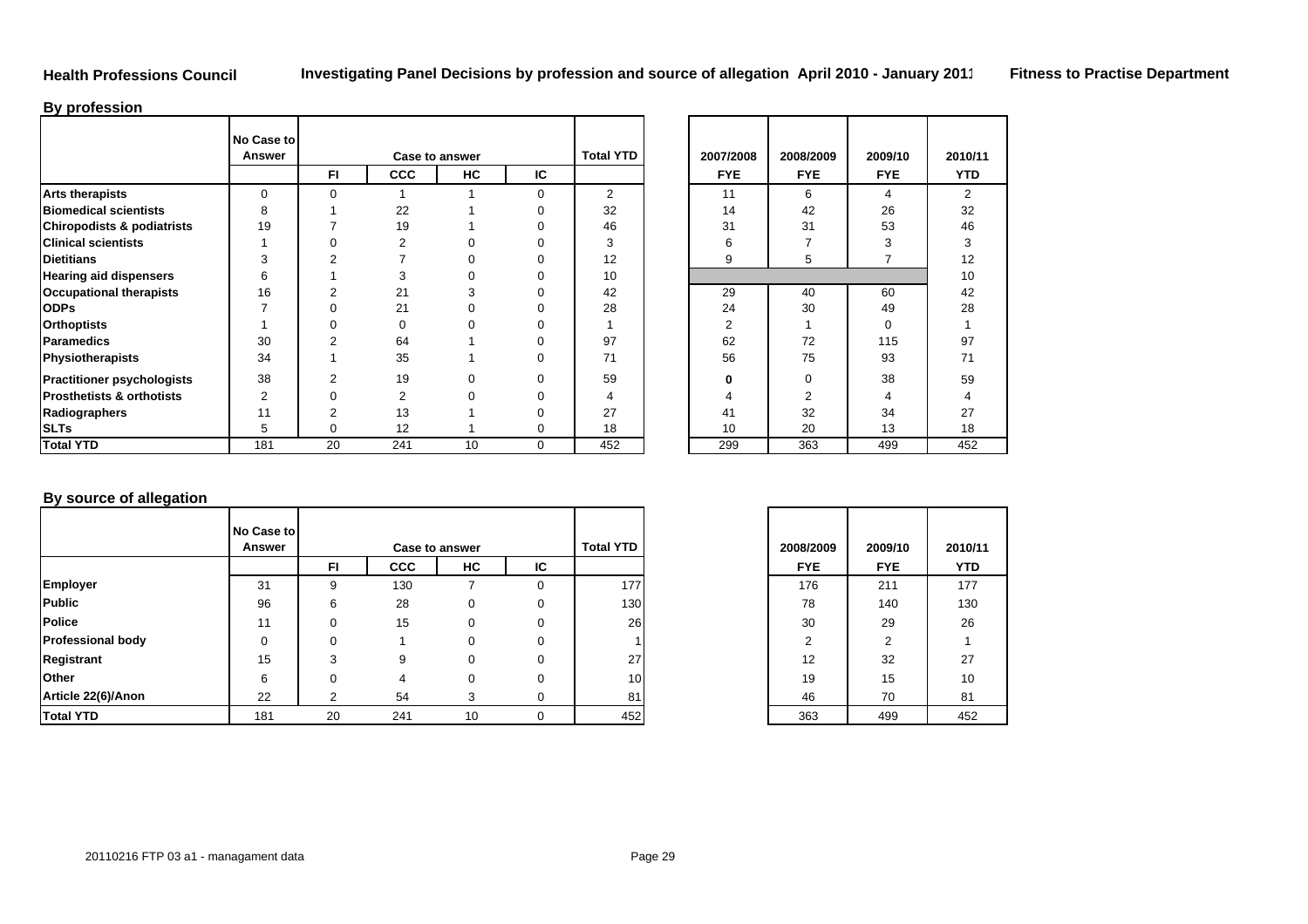**Health Profession Council Interim Orders Panels by profession April 2010 - January 2011 Fitness to Practise Department**

|                                       |                     |                     |                     |          |         | nearings neiu | Fitchings field | <b>Tiearings neiu</b> | пеаннуэ г  |
|---------------------------------------|---------------------|---------------------|---------------------|----------|---------|---------------|-----------------|-----------------------|------------|
|                                       | <b>Applications</b> | <b>Applications</b> | <b>Applications</b> |          |         | 2007/8        | 2008/9          | 2009/10               | 2010/11    |
|                                       | <b>Considered</b>   | Granted             | <b>Not Granted</b>  | Reviewed | Revoked | <b>FYE</b>    | <b>FYE</b>      | <b>FYE</b>            | <b>YTD</b> |
| <b>Arts therapists</b>                |                     |                     |                     |          |         |               |                 |                       |            |
| <b>Biomedical scientists</b>          |                     |                     |                     |          |         |               | 16              |                       |            |
| <b>Chiropodists &amp; podiatrists</b> |                     |                     |                     |          |         |               |                 | 13                    |            |
| <b>Clinical scientists</b>            |                     |                     |                     |          |         |               |                 |                       |            |
| <b>Dietitians</b>                     |                     |                     |                     |          |         |               | 0               |                       |            |
| <b>Hearing aid dispensers</b>         |                     |                     |                     |          |         |               |                 |                       |            |
| <b>Occupational therapists</b>        |                     |                     |                     |          |         | 3             | 6               | 9                     | 10         |
| <b>ODPs</b>                           |                     |                     |                     | 19       |         | 18            | 18              | 20                    | 23         |
| <b>Orthoptists</b>                    |                     |                     |                     |          |         |               |                 |                       |            |
| Paramedics                            |                     |                     |                     | 28       |         | 16            | 14              | 46                    | 39         |
| Physiotherapists                      |                     |                     |                     | 16       |         | 8             | 13              | 20                    | 21         |
| <b>Practitioner psychologists</b>     |                     |                     |                     |          |         |               |                 |                       |            |
| <b>Prosthetists &amp; orthotists</b>  |                     |                     |                     |          |         |               | $\Omega$        |                       |            |
| Radiographers                         |                     |                     |                     |          |         |               |                 | 12                    | 16         |
| <b>SLTs</b>                           |                     |                     |                     |          |         |               |                 |                       |            |
| <b>Total</b>                          | 40                  | 37                  | 3                   | 100      | 8       | 74            | 85              | 141                   | 140        |

|   | <b>Hearings held</b> | <b>Hearings held</b> | <b>Hearings held</b> | <b>Hearings held</b> |
|---|----------------------|----------------------|----------------------|----------------------|
|   | 2007/8               | 2008/9               | 2009/10              | 2010/11              |
| d | <b>FYE</b>           | <b>FYE</b>           | <b>FYE</b>           | <b>YTD</b>           |
|   | 4                    | 4                    | 2                    | 1                    |
|   | 8                    | 16                   | 8                    | 6                    |
|   | 6                    | 5                    | 13                   | $\overline{7}$       |
|   | 4                    | 0                    | $\mathbf 0$          | 3                    |
|   | 0                    | 0                    | $\mathbf 0$          | 0                    |
|   |                      |                      |                      | 2                    |
|   | 3                    | 6                    | 9                    | 10                   |
|   | 18                   | 18                   | 20                   | 23                   |
|   | 0                    | 0                    | $\mathbf 0$          | 0                    |
|   | 16                   | 14                   | 46                   | 39                   |
|   | 8                    | 13                   | 20                   | 21                   |
|   |                      |                      | 3                    | 8                    |
|   | 0                    | 0                    | $\mathbf 0$          | 0                    |
|   | 7                    | 6                    | 12                   | 16                   |
|   | 0                    | 3                    | 8                    | 4                    |
|   | 74                   | 85                   | 141                  | 140                  |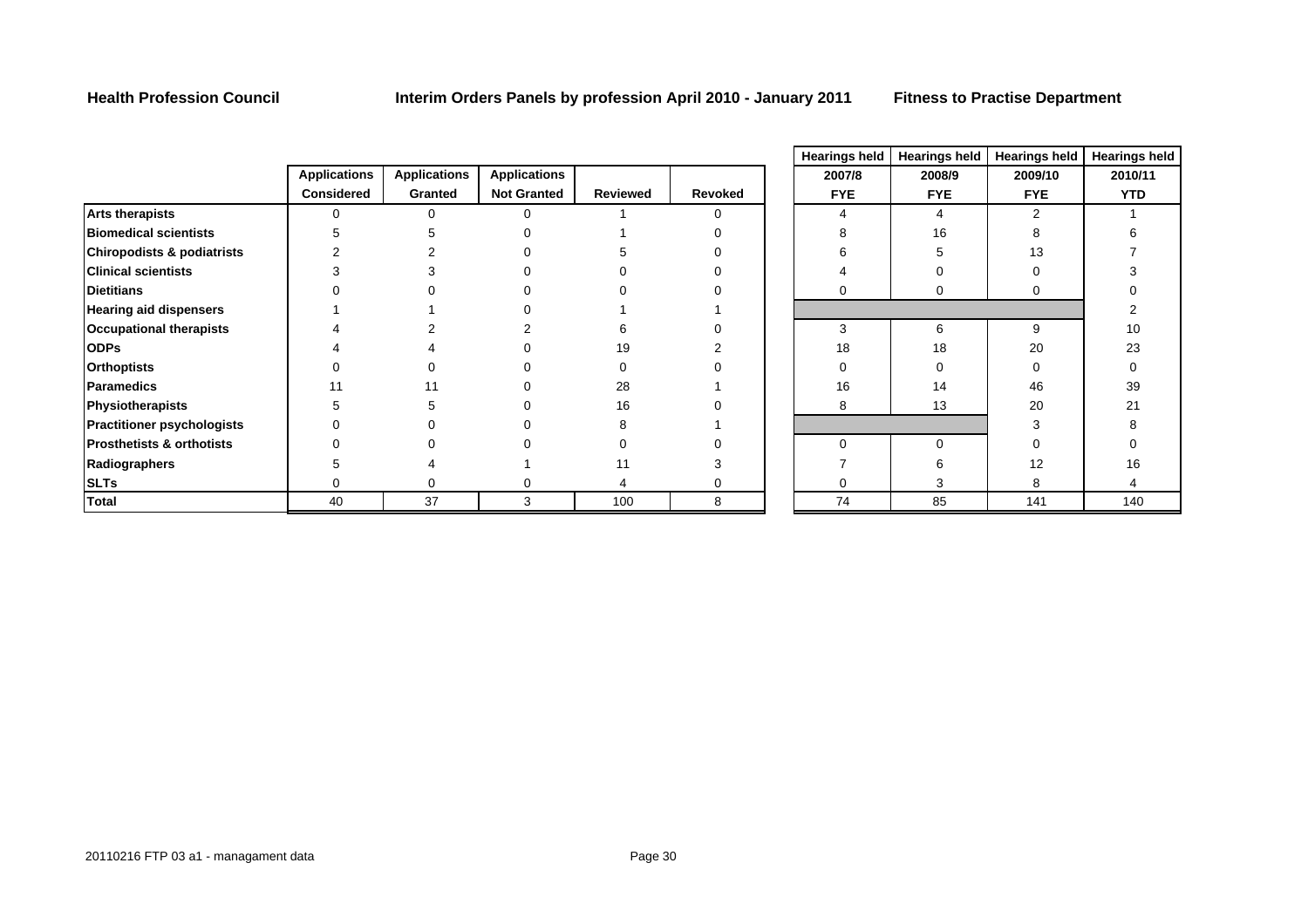

|                                                                                                                                                                                                                                                       | 2009 |         |     |     |     |     |     |         |     | 2010 |     |     |           |     |     |     |     |     |     |     |     | 2011 |     |     | 2005/6 2006/7 |            | 2007/8 2008/9 |            | 09/10           | 10/11      |
|-------------------------------------------------------------------------------------------------------------------------------------------------------------------------------------------------------------------------------------------------------|------|---------|-----|-----|-----|-----|-----|---------|-----|------|-----|-----|-----------|-----|-----|-----|-----|-----|-----|-----|-----|------|-----|-----|---------------|------------|---------------|------------|-----------------|------------|
|                                                                                                                                                                                                                                                       |      | Apr May | Jun | Jul | Aug | Sep | Oct | Nov Dec |     | Jan  | Feb |     | Mar   Apr | May | Jun | Jul | Aug | Sep | Oct | Nov | Dec | Jan  | Feb | Mar | <b>FYE</b>    | <b>FYE</b> | <b>FYE</b>    | <b>FYE</b> | <b>FYE</b>      | <b>YTD</b> |
| <b>C&amp;C cases listed</b>                                                                                                                                                                                                                           | 20   | 19      | 27  | 26  | 24  | 35  | 36  | 28      | 31  | 34   | 33  | 35  | 29        | 27  | 33  | 45  | 26  | 38  | 34  | 38  | 29  | 44   |     |     | 73            | 119        | 176           | 231        | 348             | 343        |
| <b>Struck off</b>                                                                                                                                                                                                                                     |      |         | 9   |     | 10  | 10  |     |         |     |      | 3   |     | b         | 6   |     |     |     |     |     |     |     | 6    |     |     | 11            | 26         | 37            | 64         | 64              | 50         |
| $\begin{bmatrix} \begin{matrix} \mathbf{g} \\ \mathbf{g} \\ \hline \mathbf{g} \\ \hline \mathbf{g} \end{matrix} \end{bmatrix}$ Suspended<br>$\begin{matrix} \mathbf{g} \\ \hline \mathbf{g} \\ \hline \mathbf{g} \end{matrix}$ Conditions of practice |      |         |     |     |     |     |     |         |     |      |     |     |           |     |     | 6   |     |     |     |     |     | 9    |     |     | 19            | 19         | 30            | 23         | 37              | 38         |
|                                                                                                                                                                                                                                                       |      |         |     |     |     |     |     |         |     |      |     |     |           |     |     |     |     |     |     |     |     |      |     |     |               |            |               | 10         | 14              | 13         |
|                                                                                                                                                                                                                                                       | 6    |         |     | 8   |     |     |     |         |     |      |     |     |           | h   |     | 10  | 10  |     |     |     |     | 6    |     |     |               | 32         | 28            | 24         | 46              | 59         |
|                                                                                                                                                                                                                                                       |      |         |     |     |     |     |     |         |     |      |     |     |           |     |     |     |     |     |     |     |     |      |     |     |               |            |               |            |                 |            |
| $\begin{bmatrix} 8 \\ 6 \\ 0 \end{bmatrix}$ Not well founded                                                                                                                                                                                          | 3    |         |     |     |     |     |     |         | 10  | 8    | 10  |     |           |     |     | 9   | 3   | 8   |     |     |     | 10   |     |     |               |            | 19            | 36         | 70              | 67         |
| Majourned/part heard<br>$\frac{12}{9}$<br>Cancelled<br>Referred to Health<br>Co                                                                                                                                                                       |      |         |     |     |     |     |     |         |     |      | 12  |     |           |     |     |     |     |     |     |     |     |      |     |     | 22            | 22         | 32            | 35         | 89              | 88         |
|                                                                                                                                                                                                                                                       |      |         |     |     |     |     |     |         |     |      |     |     |           |     |     |     |     |     |     |     |     |      |     |     |               |            | 24            | 21         | 12 <sup>1</sup> | 12         |
|                                                                                                                                                                                                                                                       |      |         |     |     |     |     |     |         |     |      |     |     |           |     |     |     |     |     |     |     |     |      |     |     |               |            |               |            |                 |            |
| <b>Removed - consent</b>                                                                                                                                                                                                                              |      |         |     | ∩   |     |     |     |         |     |      |     |     |           |     |     |     |     |     |     |     |     |      |     |     |               |            |               |            |                 | 12         |
| CC cases to be heard                                                                                                                                                                                                                                  | 184  | 192     | 198 | 190 | 208 | 194 | 205 | 214     | 216 | 224  | 232 | 233 | 264       | 256 | 253 | 248 | 237 | 244 | 242 | 245 | 243 | 232  |     |     | 59            | 59         | 172           | 117        | 233             | 245        |

## Panel Hearings Decisions Conduct & Competence Committee April 2009 to March 2011 Fitness to Practise Department

**Health Professions Council**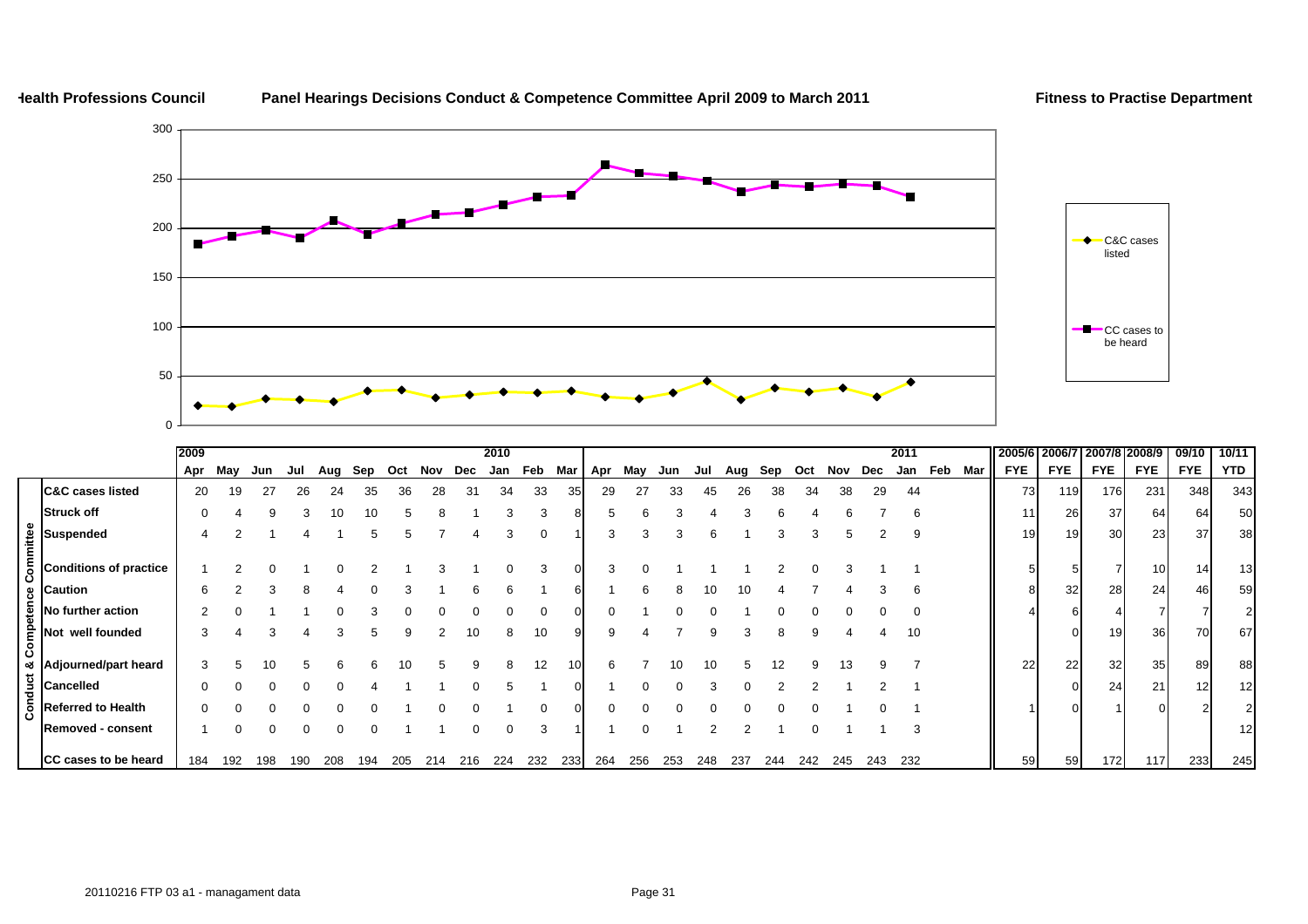

|               |                                                                                                              | 2009 |          |     |  |                                               |          | 2010 |   |                |    |          |     |    |    |    |    |   |                         | 2011     |             | 2005/6 2006/7 |              | 2007/8 2008/9 |            | 09/10      | 10/11      |
|---------------|--------------------------------------------------------------------------------------------------------------|------|----------|-----|--|-----------------------------------------------|----------|------|---|----------------|----|----------|-----|----|----|----|----|---|-------------------------|----------|-------------|---------------|--------------|---------------|------------|------------|------------|
|               |                                                                                                              | Apr  | May      | Jun |  | Jul Aug Sep Oct Nov Dec Jan Feb Mar   Apr May |          |      |   |                |    |          | Jun |    |    |    |    |   | Jul Aug Sep Oct Nov Dec |          | Jan Feb Mar | <b>FYE</b>    | <b>FYE</b>   | <b>FYE</b>    | <b>FYE</b> | <b>FYE</b> | <b>YTD</b> |
|               | <b>Health cases listed</b>                                                                                   |      |          |     |  |                                               |          |      |   |                |    |          |     |    |    |    |    |   |                         |          |             |               |              |               |            |            | 16         |
|               | <b>Suspended</b>                                                                                             |      |          |     |  |                                               |          |      |   |                |    |          |     |    |    |    |    |   |                         |          |             |               |              |               |            |            |            |
|               | <b>Conditions of practice</b>                                                                                | 0    |          |     |  |                                               |          |      |   |                |    |          |     |    |    |    |    |   |                         |          |             |               |              |               |            |            |            |
|               |                                                                                                              |      |          |     |  |                                               |          |      |   |                |    |          |     |    |    |    |    |   |                         |          |             |               |              |               |            |            |            |
|               | No further action                                                                                            |      |          |     |  |                                               |          |      |   |                |    |          |     |    |    |    |    |   |                         |          |             | $\Omega$      |              |               |            |            |            |
|               | estantion<br>No furth<br>Not wel<br>$\frac{1}{2}$<br>Adjourr<br>$\frac{1}{2}$<br>Cancell<br>Not well founded |      |          |     |  |                                               |          |      |   |                |    |          |     |    |    |    |    |   |                         |          |             |               |              |               |            |            |            |
|               | Adjourned/part heard                                                                                         | 0    |          |     |  |                                               |          |      |   |                |    |          |     |    |    |    |    |   |                         |          |             |               | Not recorded |               |            |            |            |
|               | <b>Cancelled</b>                                                                                             |      |          |     |  |                                               |          |      |   |                |    |          |     |    |    |    |    |   |                         |          |             |               |              |               |            |            |            |
|               | <b>Referred to C&amp;C</b>                                                                                   |      |          |     |  |                                               |          |      |   |                |    |          |     |    |    |    |    |   |                         |          |             |               |              |               | $\cap$     |            |            |
|               | Removed - consent                                                                                            |      |          |     |  |                                               |          |      |   |                |    |          |     |    |    |    |    |   |                         |          |             |               |              |               |            |            | 21         |
|               | <b>Hith cases to be heard</b>                                                                                |      |          |     |  |                                               |          |      |   | 81             | 15 | 15       |     | 13 | 13 | 12 | 12 |   | 9                       | 10       |             |               |              |               | 5          |            | 12         |
|               | Removed                                                                                                      |      |          |     |  |                                               |          |      |   |                |    |          |     |    |    |    |    |   |                         | $\Omega$ |             |               |              |               |            |            |            |
|               | Amended                                                                                                      |      |          |     |  |                                               |          |      |   |                |    |          |     |    |    |    |    |   |                         |          |             |               |              |               |            |            | $\Omega$   |
|               | Not well found                                                                                               |      |          |     |  |                                               |          |      |   |                |    |          |     |    |    |    |    |   |                         |          |             |               |              |               |            |            |            |
|               | No further action                                                                                            |      |          |     |  |                                               |          |      |   |                |    |          |     |    |    |    |    |   |                         |          |             |               |              |               |            |            |            |
| Investigating | Adjourned/part heard                                                                                         | 0    | $\Omega$ |     |  | 0                                             | $\Omega$ | 0    | 0 | $\overline{0}$ |    | $\Omega$ |     | 0  | 0  | 0  | 0  | 0 | 0                       | 0        |             |               |              |               |            |            |            |
|               | Investigating<br>Committee cases to be                                                                       |      |          |     |  |                                               |          |      |   |                |    |          |     |    |    |    |    |   |                         |          |             |               |              |               |            |            |            |
|               | heard                                                                                                        |      |          |     |  |                                               |          |      |   |                |    |          |     |    |    |    |    |   |                         | $\Omega$ |             |               |              |               |            |            |            |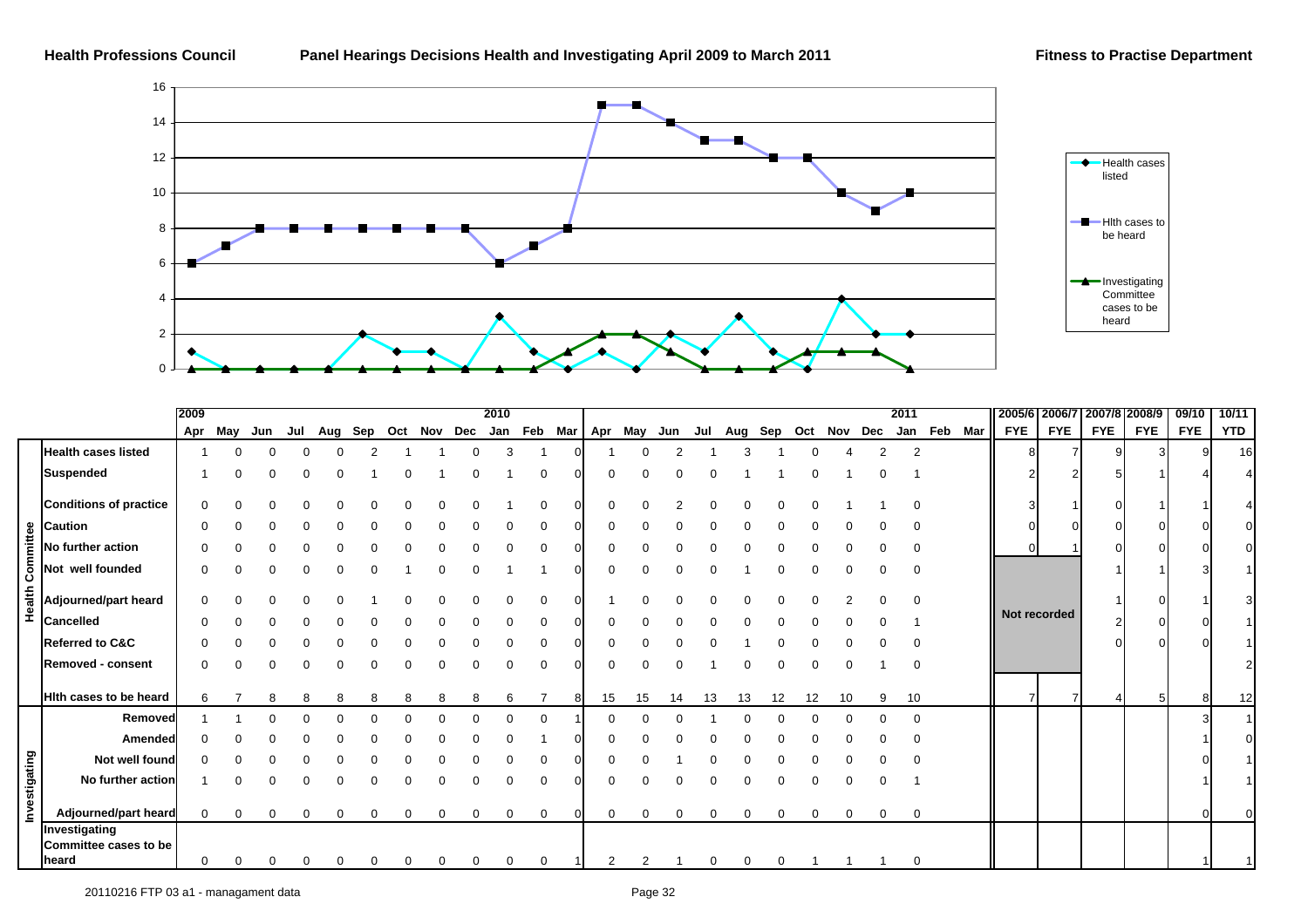

|          |                                                 | 2009     |              |     |     |    |    |    |    |    | 2010 |                                                         |   |     |             |  |     |             |     |         | 2011           |             |              | 2005/6 2006/7 | 2007/8 2008/9   |            | 09/10 | 10/11 |
|----------|-------------------------------------------------|----------|--------------|-----|-----|----|----|----|----|----|------|---------------------------------------------------------|---|-----|-------------|--|-----|-------------|-----|---------|----------------|-------------|--------------|---------------|-----------------|------------|-------|-------|
|          |                                                 | Apr      | May          | Jun | Jul |    |    |    |    |    |      | Aug Sep Oct Nov Dec Jan Feb Mar Apr May Jun Jul Aug Sep |   |     |             |  |     | Oct Nov Dec |     |         |                | Jan Feb Mar | <b>FYE</b>   | <b>FYE</b>    | <b>FYE</b>      | <b>FYE</b> | FYE   | YTD   |
|          | <b>Review cases listed</b>                      | 3        | $\mathbf{Q}$ |     |     |    |    | 10 | 14 |    | 9    | 10                                                      | 8 | З   | 13          |  |     | 10          | 16  | 16      | 5              |             |              | 41            | 67              | 67         | 96    | 98    |
|          | <b>Struck off</b>                               | 2        |              |     |     |    |    |    |    | 3  | 3    | 3                                                       |   |     |             |  |     |             |     | 3       |                |             |              |               | 10 <sup>1</sup> | 31         | 31    | 19    |
|          | <b>Suspension continued</b>                     |          |              |     |     |    |    |    |    |    |      | 3                                                       |   |     |             |  |     |             |     |         | $\overline{2}$ |             |              |               | 37              | 31         | 35    | 30    |
|          | <b>Conditions continued</b>                     | $\Omega$ |              |     |     |    |    |    |    |    |      |                                                         |   |     |             |  |     |             |     |         |                |             |              |               |                 |            |       |       |
|          | <b>Suspension revoked</b>                       | 0        |              |     |     |    |    |    |    |    |      |                                                         |   |     |             |  |     |             |     |         | ∩              |             |              |               |                 |            |       |       |
| Hearings | <b>Suspension revoked</b><br>conditions imposed | 0        |              |     |     |    |    |    |    |    |      | $\Omega$                                                |   |     |             |  |     |             |     |         |                |             |              |               |                 |            |       |       |
|          | <b>Suspension revoked</b><br>caution imposed    |          |              |     |     |    |    |    |    |    |      |                                                         |   |     |             |  |     |             |     |         |                |             |              |               |                 |            |       |       |
| Review   | <b>Conditions revoked</b>                       |          |              |     |     |    |    |    |    |    |      |                                                         |   |     |             |  |     |             |     |         |                |             | Not recorded |               |                 |            |       | 13    |
| and HC   | <b>Conditions revoked</b><br>suspension imposed | $\Omega$ |              |     |     |    |    |    |    |    |      | $\Omega$                                                |   |     |             |  |     |             |     |         |                |             |              |               |                 |            |       |       |
| ပ္ပ      | <b>Conditions revoked</b><br>caution imposed    | 0        |              |     |     |    |    |    |    |    |      |                                                         |   |     |             |  |     |             |     |         |                |             |              |               |                 |            |       |       |
|          | <b>Vol Removal (Consent)</b>                    | $\Omega$ |              |     |     |    |    |    |    |    |      |                                                         |   |     |             |  |     |             |     |         | $\Omega$       |             |              |               |                 |            |       | 5     |
|          | Adjourned/part heard                            |          |              |     |     |    |    |    |    |    |      |                                                         |   |     |             |  |     |             |     |         |                |             |              |               |                 |            |       |       |
|          | <b>Cancelled</b>                                |          |              |     |     |    |    |    |    |    |      | $\Omega$                                                |   |     |             |  |     |             |     |         |                |             |              |               |                 |            |       |       |
|          | Article 30(7)                                   |          |              |     |     |    |    |    |    |    |      |                                                         |   |     |             |  |     |             |     |         |                |             |              |               |                 |            |       |       |
|          | Restored<br><b>Review cases to be</b>           |          |              |     |     |    |    |    |    |    |      |                                                         |   |     |             |  |     |             |     |         |                |             |              |               |                 |            |       |       |
|          | Heard                                           | 92       | 93           | 90  | 91  | 90 | 89 | 90 | 92 | 93 | 104  | 102 102 107                                             |   | 106 | 103 107 108 |  | 106 | 104         | 107 | 107 115 |                |             |              | 69            | 90              | 90         | 102   | 107   |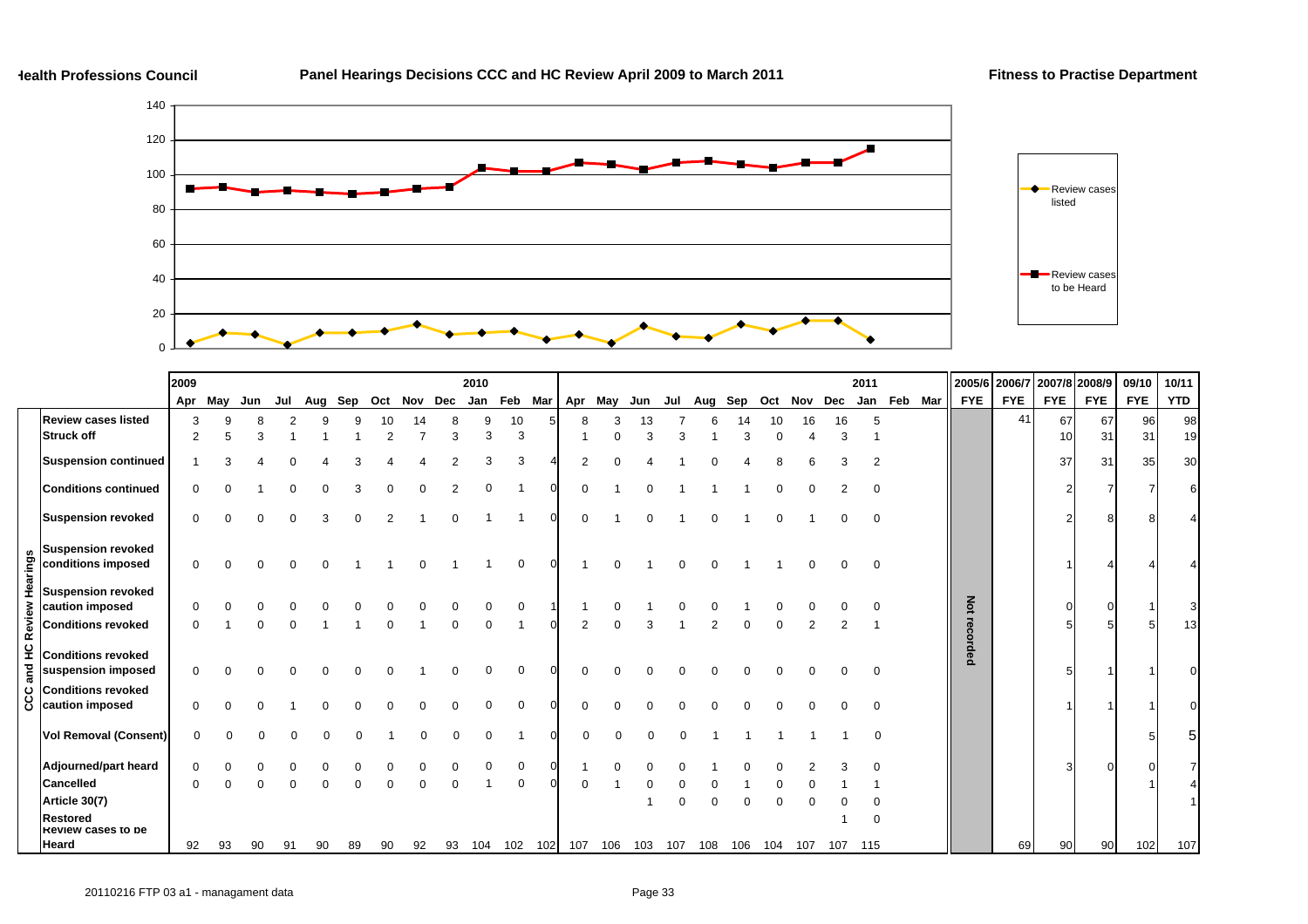**Health Professions Council Final hearings (CCC and HC) representation April 2010 - January 2011 Fitness to Practise Department**

## **Representation**

|                         |               |                |                  |                |                 |                    |    | <b>Final Hearings-CCC</b> |          |                 |                  |           |                    |                  |             |
|-------------------------|---------------|----------------|------------------|----------------|-----------------|--------------------|----|---------------------------|----------|-----------------|------------------|-----------|--------------------|------------------|-------------|
|                         |               |                | <b>Condition</b> |                | INo             |                    |    |                           | Register |                 |                  | ۱Vo       |                    |                  |             |
|                         |               | Suspende Is of |                  |                | <b>IFurther</b> | <b>Not Well</b>    |    | Referred                  | lentry   |                 | <b>Not</b>       | IRemoval  |                    | 2009/10 2010/11  |             |
|                         | Struck off Id |                | <b>IPractice</b> | <b>Caution</b> | Action          | <b>Founded INR</b> |    | <b>Ito Health Removed</b> | lamended | <b>Restored</b> | <b>Irestored</b> | (Consent) | <b>IPart Heard</b> | <b>IFYE</b>      | <b>IYTD</b> |
| <b>Represented self</b> |               |                |                  |                |                 |                    | 01 |                           |          |                 |                  |           |                    | 44               | 46          |
| Representative          |               |                | 15.              | 37             |                 | 51                 | ΩI |                           |          |                 |                  |           |                    | 115 <sub>1</sub> | 156         |
| <b>None</b>             | 38I           | 221            |                  |                |                 |                    | וח |                           |          |                 |                  |           |                    | 98               | 95          |
| Total                   | 50            |                | 181              | 59             |                 | 69                 |    |                           |          |                 |                  |           |                    | 257              | 297         |

|                                       |                |                            |             | $%$ of    |
|---------------------------------------|----------------|----------------------------|-------------|-----------|
|                                       |                | <b>Represent Represent</b> |             | represent |
| <b>Profession</b>                     | ed self        | ative                      | <b>None</b> | ation     |
| <b>Arts therapists</b>                | 0              | O                          | 0           |           |
| <b>Biomedical scientists</b>          | 5              | 4                          |             | 56        |
| <b>Chiropodists &amp; podiatrists</b> | 0              | 14                         | 9           | 61        |
| <b>Clinical scientists</b>            | $\overline{2}$ | 0                          | 1           | 67        |
| <b>Dietitians</b>                     | $\Omega$       | $\overline{2}$             | 1           | 67        |
| <b>Hearing aid dispensers</b>         | 3              | 2                          | 4           | 56        |
| <b>Occupational therapists</b>        | 3              | 15                         | 14          | 56        |
| <b>ODPs</b>                           | 5              | 8                          | 12          | 52        |
| Orthoptists                           | $\Omega$       | 0                          | 0           |           |
| <b>Paramedics</b>                     | 15             | 47                         | 17          | 78        |
| <b>Physiotherapists</b>               | 8              | 37                         | 9           | 83        |
| <b>Practitioner psychologists</b>     | 1              | 17                         | 4           | 82        |
| <b>Prosthetists &amp; orthotists</b>  | 0              |                            | 1           | 67        |
| Radiographers                         | 4              | 9                          | 7           | 65        |
| SLTs                                  | 0              |                            | 4           | 50        |

The above tables do not include cases that were adjourned, postponed or cancelled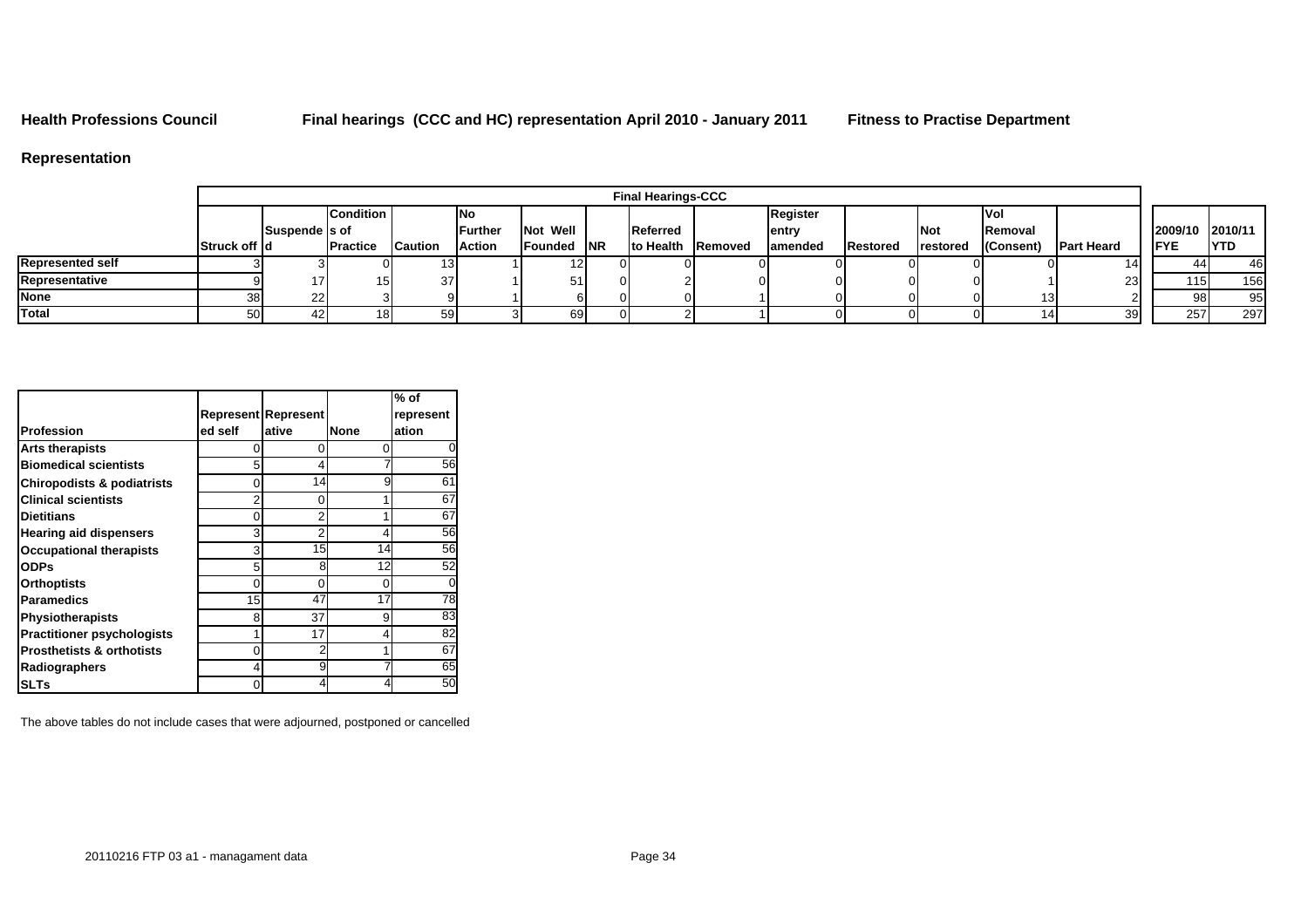### **Health Professions Council Hearings: decisions by profession April 2010 - January 2011 Fitness to Practise Department**

|                                       |                      |                  |                                         |                |                                    |                            | <b>Final Hearings</b> |                                     |         |                              |                   |                                 |  |
|---------------------------------------|----------------------|------------------|-----------------------------------------|----------------|------------------------------------|----------------------------|-----------------------|-------------------------------------|---------|------------------------------|-------------------|---------------------------------|--|
|                                       | <b>Struck</b><br>off | <b>Suspended</b> | <b>Conditions of</b><br><b>Practice</b> | <b>Caution</b> | <b>No Further</b><br><b>Action</b> | Not Well<br><b>Founded</b> | <b>NR</b>             | <b>Referred to</b><br><b>Health</b> | Removed | Register<br>entry<br>amended | <b>Part Heard</b> | <b>Vol Removal</b><br>(Consent) |  |
| <b>Arts therapists</b>                |                      |                  |                                         |                |                                    |                            |                       |                                     |         |                              |                   |                                 |  |
| <b>Biomedical scientists</b>          |                      |                  |                                         |                |                                    |                            |                       |                                     |         |                              |                   |                                 |  |
| <b>Chiropodists &amp; podiatrists</b> |                      |                  |                                         |                |                                    |                            |                       |                                     |         |                              |                   |                                 |  |
| <b>Clinical scientists</b>            |                      |                  |                                         |                |                                    |                            |                       |                                     |         |                              |                   |                                 |  |
| <b>Dietitians</b>                     |                      |                  |                                         |                |                                    |                            |                       |                                     |         |                              |                   |                                 |  |
| <b>Hearing aid dispensers</b>         |                      |                  |                                         |                |                                    |                            |                       |                                     |         |                              |                   |                                 |  |
| <b>Occupational therapists</b>        |                      |                  |                                         |                |                                    |                            |                       |                                     |         |                              |                   |                                 |  |
| <b>ODPs</b>                           |                      |                  |                                         |                |                                    |                            |                       |                                     |         |                              |                   |                                 |  |
| <b>Orthoptists</b>                    |                      |                  |                                         |                |                                    |                            |                       |                                     |         |                              |                   |                                 |  |
| <b>Paramedics</b>                     | 12                   |                  |                                         | 26             |                                    | 24                         |                       |                                     |         |                              |                   |                                 |  |
| Physiotherapists                      | 10                   | 10               |                                         |                |                                    | 10                         |                       |                                     |         |                              |                   |                                 |  |
| <b>Practitioner psychologists</b>     |                      |                  |                                         |                |                                    |                            |                       |                                     |         |                              |                   |                                 |  |
| <b>Prosthetists &amp; orthotists</b>  |                      |                  |                                         |                |                                    |                            |                       |                                     |         |                              |                   |                                 |  |
| Radiographers                         |                      |                  |                                         |                |                                    |                            |                       |                                     |         |                              |                   |                                 |  |
| <b>SLTs</b>                           |                      |                  |                                         |                |                                    |                            |                       |                                     |         |                              |                   |                                 |  |
| Total 2010/11 YTD                     | 50                   | 42               | 18                                      | 59             |                                    | 69                         |                       | 2                                   |         | $\Omega$                     | 38                |                                 |  |
| <b>Total 2009/10 FYE</b>              | 64                   | 40               | 15                                      | 46             |                                    | 76                         | ი                     | $\overline{2}$                      |         |                              |                   |                                 |  |
| Total 2008/2009 FYE                   | 67                   | 25               | 12                                      | 24             |                                    | 39                         | $\mathbf 0$           | $\Omega$                            |         |                              |                   |                                 |  |
| Total 2007/2008 FYE                   | $\overline{37}$      | 35               |                                         | 30             | 23                                 | $\overline{24}$            | $\Omega$              | $\Omega$                            |         |                              |                   |                                 |  |
| <b>Total 2006/2007 FYE</b>            | 24                   | 19               | 5                                       | 25             |                                    | 15                         |                       | $\overline{2}$                      |         |                              |                   |                                 |  |
| <b>Total 2005/2006 FYE</b>            | 9                    | 20               | 6                                       | 9              |                                    |                            | 6                     |                                     |         |                              |                   |                                 |  |

|                                       |                      |                                |                       |                                             |                                                |                                | <b>Review Hearings</b>       |                                                    |                                                                             |           |                  |               |                 |
|---------------------------------------|----------------------|--------------------------------|-----------------------|---------------------------------------------|------------------------------------------------|--------------------------------|------------------------------|----------------------------------------------------|-----------------------------------------------------------------------------|-----------|------------------|---------------|-----------------|
|                                       | <b>Struck</b><br>off | <b>Suspension</b><br>continued | Suspension<br>revoked | Suspension<br>revoked<br>caution<br>imposed | Suspension<br>revoked<br>conditions<br>imposed | <b>Conditions</b><br>continued | <b>Conditions</b><br>revoked | <b>Conditions</b><br>revoked<br>caution<br>imposed | <b>Conditions</b><br>revoked<br>suspension   Adjourned/P Removal<br>imposed | art Heard | Vol<br>(Consent) | Article 30(7) | <b>Restored</b> |
| <b>Arts therapists</b>                |                      |                                |                       |                                             |                                                | $\Omega$                       |                              |                                                    |                                                                             |           |                  |               | 0               |
| <b>Biomedical scientists</b>          |                      |                                |                       |                                             |                                                |                                |                              |                                                    |                                                                             |           |                  | $\mathbf{0}$  | $\mathbf 0$     |
| <b>Chiropodists &amp; podiatrists</b> |                      |                                |                       | $\mathbf 0$                                 |                                                | $\mathbf 0$                    | 2                            |                                                    |                                                                             |           |                  | $\mathbf 0$   | $\mathbf 0$     |
| <b>Clinical scientists</b>            |                      | C                              |                       | $\Omega$                                    |                                                | $\mathbf 0$                    |                              |                                                    |                                                                             |           |                  | $\mathbf 0$   | $\mathbf 0$     |
| <b>Dietitians</b>                     |                      |                                |                       | $\mathbf{0}$                                |                                                | $\mathbf 0$                    |                              |                                                    |                                                                             |           |                  | $\mathbf{0}$  | $\overline{0}$  |
| <b>Hearing aid dispensers</b>         |                      |                                |                       | $\mathbf{0}$                                |                                                | $\mathbf 0$                    |                              |                                                    |                                                                             |           |                  | $\Omega$      | 0               |
| <b>Occupational therapists</b>        |                      |                                |                       | $\Omega$                                    |                                                | $\mathbf 0$                    |                              |                                                    |                                                                             |           |                  |               | $\mathbf 0$     |
| <b>ODPs</b>                           | ŋ                    |                                |                       | $\mathbf{0}$                                |                                                |                                |                              |                                                    |                                                                             |           |                  | $\mathbf{0}$  | 0               |
| <b>Orthoptists</b>                    |                      |                                |                       | $\mathbf{0}$                                |                                                | $\mathbf 0$                    |                              |                                                    |                                                                             |           |                  | $\mathbf{0}$  | $\mathbf 0$     |
| <b>Paramedics</b>                     | 2                    |                                |                       | $\overline{2}$                              |                                                | 0                              |                              |                                                    |                                                                             |           |                  | $\mathbf 0$   | 1               |
| Physiotherapists                      | 3                    |                                |                       | $\mathbf{0}$                                |                                                | 3                              | 3                            |                                                    |                                                                             |           |                  | $\mathbf 0$   | $\mathbf 0$     |
| <b>Practitioner psychologists</b>     | ∩                    | C                              |                       | $\mathbf{0}$                                |                                                |                                |                              |                                                    |                                                                             |           |                  | $\mathbf 0$   | $\mathbf 0$     |
| <b>Prosthetists &amp; orthotists</b>  |                      |                                |                       | $\mathbf{0}$                                |                                                | $\mathbf 0$                    |                              |                                                    |                                                                             |           |                  | $\mathbf 0$   | $\mathbf 0$     |
| Radiographers                         |                      |                                |                       | 0                                           |                                                | $\mathbf 0$                    |                              |                                                    |                                                                             |           |                  | $\Omega$      | $\mathbf 0$     |
| <b>SLTs</b>                           | O                    | з                              |                       | 0                                           |                                                | $\mathbf 0$                    |                              |                                                    |                                                                             |           |                  | $\Omega$      | $\mathbf 0$     |
| <b>Total 2010/11 YTD</b>              | 15                   | 23                             |                       | 3                                           |                                                | 6                              | 11                           |                                                    |                                                                             |           |                  |               |                 |
| <b>Total 2009/10 YTD</b>              | 15                   | 23                             | 3                     | 3                                           |                                                | 6                              | 11                           |                                                    |                                                                             |           |                  |               |                 |
| <b>Total 2008/2009YTD</b>             | 16                   | 51                             | 8                     | $\sim$                                      |                                                | 3                              |                              |                                                    |                                                                             | 2         |                  | $\mathbf 0$   | $\mathbf 0$     |
| <b>Total 2007/2008 FYE</b>            | 8 <sup>1</sup>       | 25                             | $\overline{2}$        | $\overline{0}$                              | $\Omega$                                       | 3                              |                              | $\Omega$                                           | $\Omega$                                                                    |           |                  | $\mathbf{0}$  | $\Omega$        |
| <b>Total 2006/2007 FYE</b>            |                      |                                |                       |                                             |                                                |                                | Not available                |                                                    |                                                                             |           |                  |               |                 |
| <b>Total 2005/2006 FYE</b>            |                      |                                |                       |                                             |                                                |                                | Not available                |                                                    |                                                                             |           |                  |               |                 |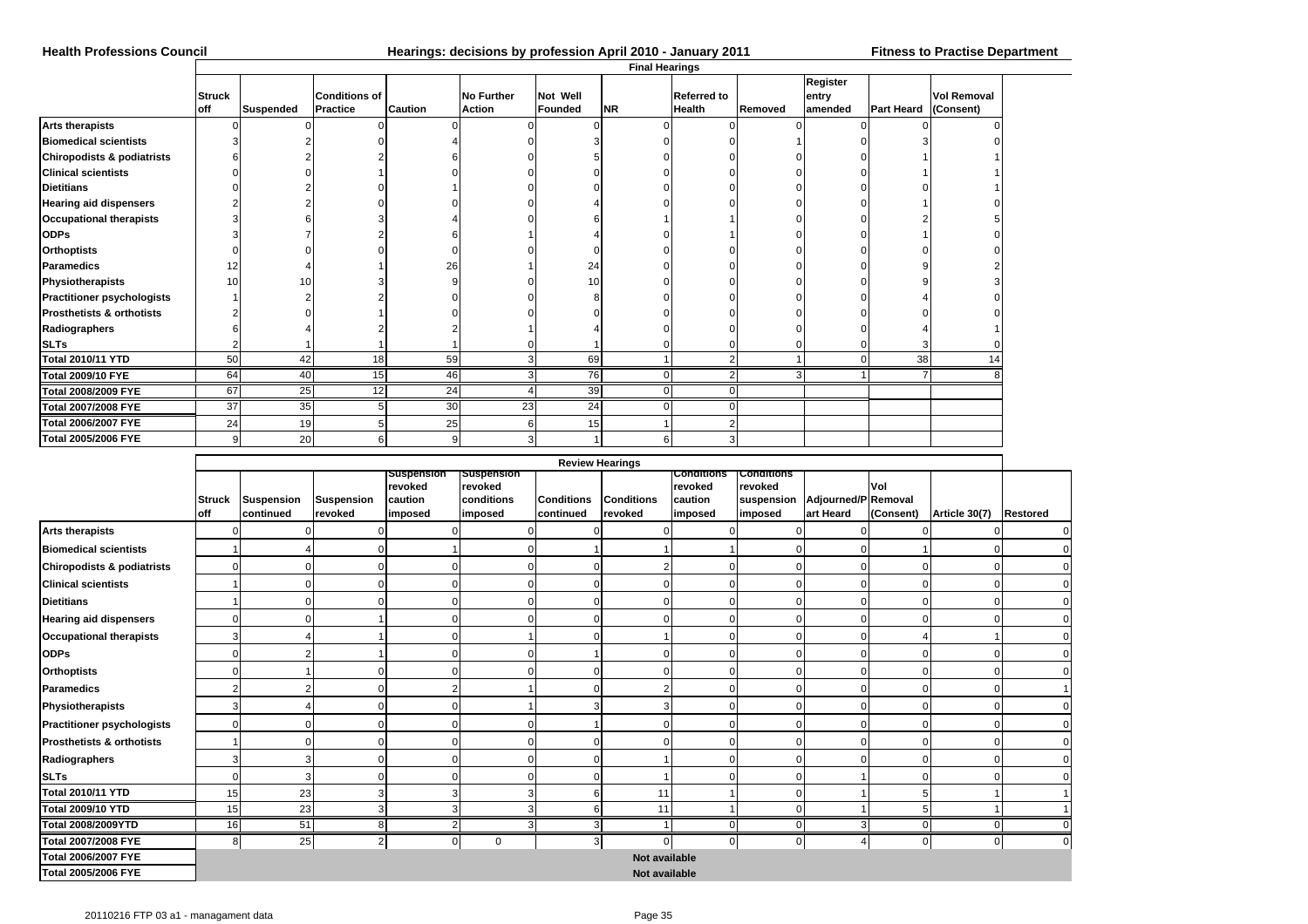## **Health Profession Council**

**Length of Time Allegations April 2010 - March 2011 Fitness to Practise Department**

**Month of Panel**

|                  |               | 2009 |     |     |     |     |     |     |     |     | 2010 |     |     |     |     |     |     |     |     |     |     |             | 2011 |         |     |
|------------------|---------------|------|-----|-----|-----|-----|-----|-----|-----|-----|------|-----|-----|-----|-----|-----|-----|-----|-----|-----|-----|-------------|------|---------|-----|
|                  | <b>Months</b> | Apr  | Mav | Jun | Jul | Aug | Sep | Oct | Nov | Dec | Jan  | Feb | Mar | Apr | May | Jun | Jul | Aug | Sep | Oct | Nov | Dec         |      | Jan Feb | Mar |
|                  | $0 - 4$       | 122  | 139 | 137 | 171 | 193 | 197 | 209 | 191 | 191 | 175  | 200 | 204 | 175 | 182 | 177 | 189 | 195 | 167 | 86  | 20٬ | 179         | 184  |         |     |
|                  | 5-8           | 50   | 42  | 42  | 43  | 37  | 41  | 47  | 57  | 69  | 67   | 61  | 63  | 62  | 61  | 55  | 65  | 59  | 62  | 58  | 52  | 68          | 56   |         |     |
|                  | $ 9-12 $      | 14   | 16  | 17  | 23  | 21  | 18  | 16  | 15  | 12  | 20   | 19  | 25  | 27  | 27  | 33  | 31  | 28  | 24  | 23  | 22  | $2^{\circ}$ | 27   |         |     |
| င်္              | 13-16         | 10   |     | 9   | 8   |     | 9   | 9   | 12  | 13  | 9    | 10  | 5   | 6   | 13  | 12  | 14  | 16  | 14  | 14  | 13  | 13          | 11   |         |     |
|                  | 17-20         | 2    | 3   |     | 2   | 3   | 4   | 3   | 3   | 3   | 5    | 5   | 5   | 5   | 4   | 4   | 2   | 3   | 5   |     |     | 8           | 10   |         |     |
| awaiting         | $21 - 24$     |      |     | 0   | 0   | 0   | 0   | 0   | 0   |     |      | -1  |     |     | 3   | 3   | 5   |     | 2   |     |     |             | 2    |         |     |
|                  | 25-28         | 2    |     |     | C   |     | 0   | 0   | 0   | 0   | 0    | 0   | 0   |     |     |     |     |     |     |     |     |             | 2    |         |     |
| ses              | 29-32         |      |     |     |     |     |     |     |     |     | 0    | 0   | 0   |     | 0   | 0   |     |     |     |     |     |             | 0    |         |     |
| ۊ                | over 33       | 2    |     |     |     |     |     |     |     |     |      | 0   |     |     | 0   | ი   |     |     | Ω   |     |     | 0           | 0    |         |     |
|                  | 1-4           | 80   | 85  | 95  | 91  | 99  | 91  | 97  | 104 |     | 18   | 132 | 12' | 152 | 151 | 134 | 119 | 104 | 100 | 10  | 116 | 109         |      |         |     |
|                  | $5 - 8$       | 54   | 53  | 61  | 47  | 44  | 49  | 54  | 68  | 62  | 71   | 67  | 71  | 78  | 73  | 81  | 77  | 89  | 110 | 91  | 83  | 83          |      |         |     |
|                  | $9 - 12$      | 18   | 22  | 25  | 29  | 41  | 26  | 34  | 21  | 19  | 20   | 18  | 32  | 33  | 33  | 35  | 33  | 41  | 29  | 29  | 33  | 38          |      |         |     |
| awaiting final   | 13-16         | 21   | 21  | 17  | 14  | 8   | 12  | 12  | 16  | 22  | 12   | 14  | 10  |     |     |     | 11  | 6   | 8   | 16  | 15  | 16          |      |         |     |
| (from ICP)       | 17-20         | 14   | 17  | 12  | 10  | 5   | 6   | 8   | 6   | 3   | 2    | 3   | 2   |     |     | 9   | 5   | 4   | 3   | 2   | 3   | 3           |      |         |     |
|                  | $21 - 24$     | 0    | 0   |     | 5   | 9   | 9   |     | 6   | 3   | 4    | 4   | 5   | 2   |     |     | 2   | 5   |     |     |     |             |      |         |     |
|                  | 25-28         | 2    | 0   |     |     |     |     |     | 2   | 3   | 2    | и   | 0   |     |     |     |     |     | 0   |     | c   | 2           |      |         |     |
| hearing<br>Cases | 29-32         |      |     |     |     |     |     | C   | 0   | O   | 0    | 0   |     |     | 0   |     |     |     |     |     |     |             |      |         |     |
|                  | over 33       | 0    | 0   | 0   | C   |     |     | C   | 0   | 0   | 0    | 0   | 0   |     | 0   | 0   | 0   | 0   | 0   |     |     | 0           |      |         |     |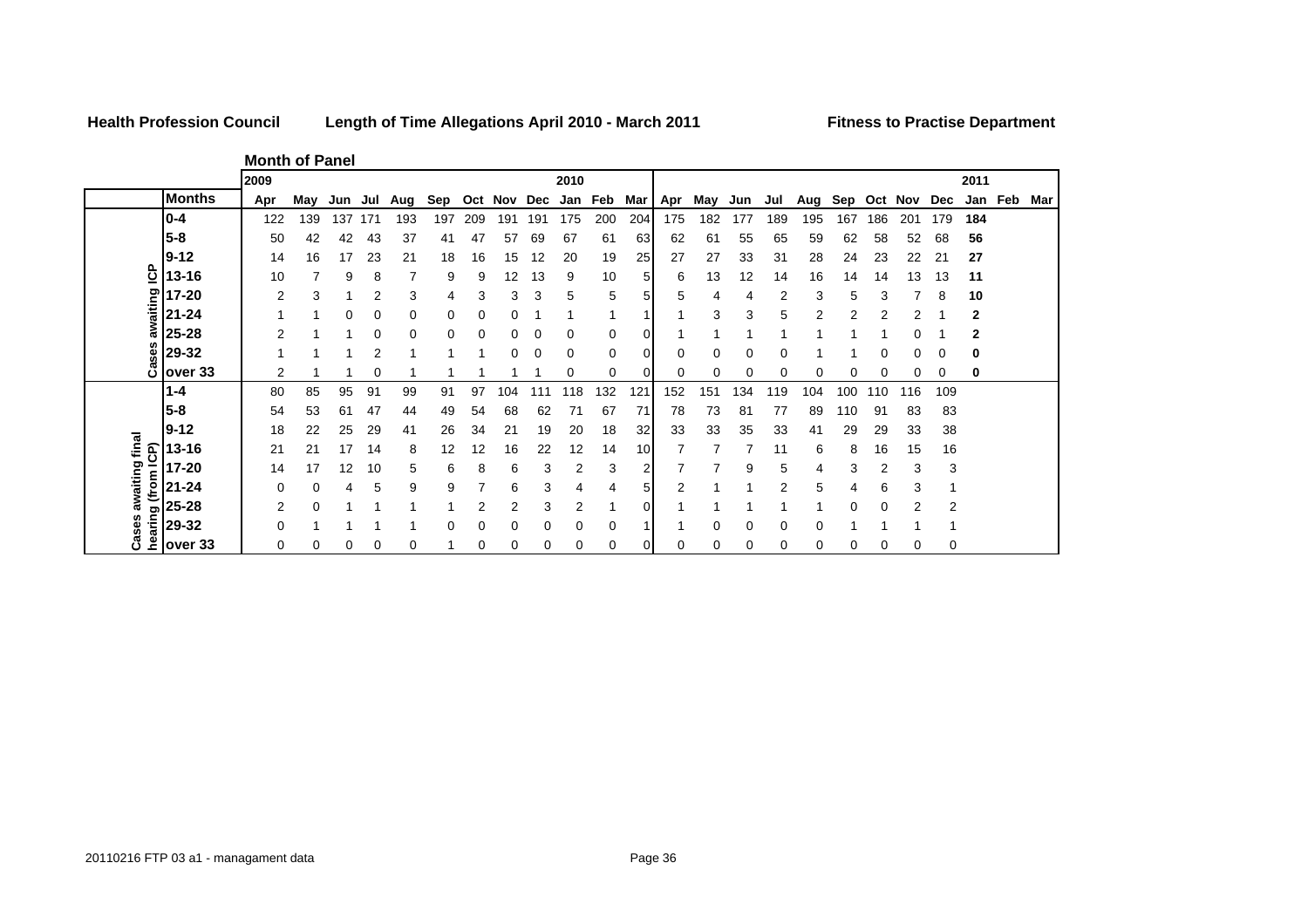

**Health Professions Council Length of time: Cases Investigating Committee (excluding further information) 2003-4 to 2010-11 Fitness to Practise**

|                      | <b>Cases 2003-</b> |   |               |   |     |     | Cases 2004 Cases 2005   Cases 2006   Cases 2007   Cases 2008   Cases 2009   Cases 2010 |
|----------------------|--------------------|---|---------------|---|-----|-----|----------------------------------------------------------------------------------------|
| Number of Months     | 4                  | 5 | 6             | 8 | 9   | 10  | 11YTD                                                                                  |
| $1 - 4$              |                    |   |               |   | 133 | 255 | 202                                                                                    |
| $5 - 8$              |                    |   |               |   | 138 | 152 | 152                                                                                    |
| $9 - 12$             |                    |   |               |   | 57  | 40  | 50                                                                                     |
| $13 - 16$            |                    |   |               |   | 15  | 22  | 14                                                                                     |
| 17-20                |                    |   |               |   | 8   | 14  | 8                                                                                      |
| 21-24                |                    |   |               |   |     |     |                                                                                        |
| 25-28                |                    |   |               |   |     |     |                                                                                        |
| 29-32                |                    |   |               |   |     |     |                                                                                        |
| 33-36                |                    |   |               |   |     |     |                                                                                        |
| Over 36              |                    |   | Not availbale |   |     |     |                                                                                        |
| <b>Mean Months</b>   |                    |   |               |   |     | 6   |                                                                                        |
| <b>Median Months</b> |                    |   |               |   |     |     |                                                                                        |
| <b>Total Cases</b>   |                    |   |               |   | 363 | 489 | 432                                                                                    |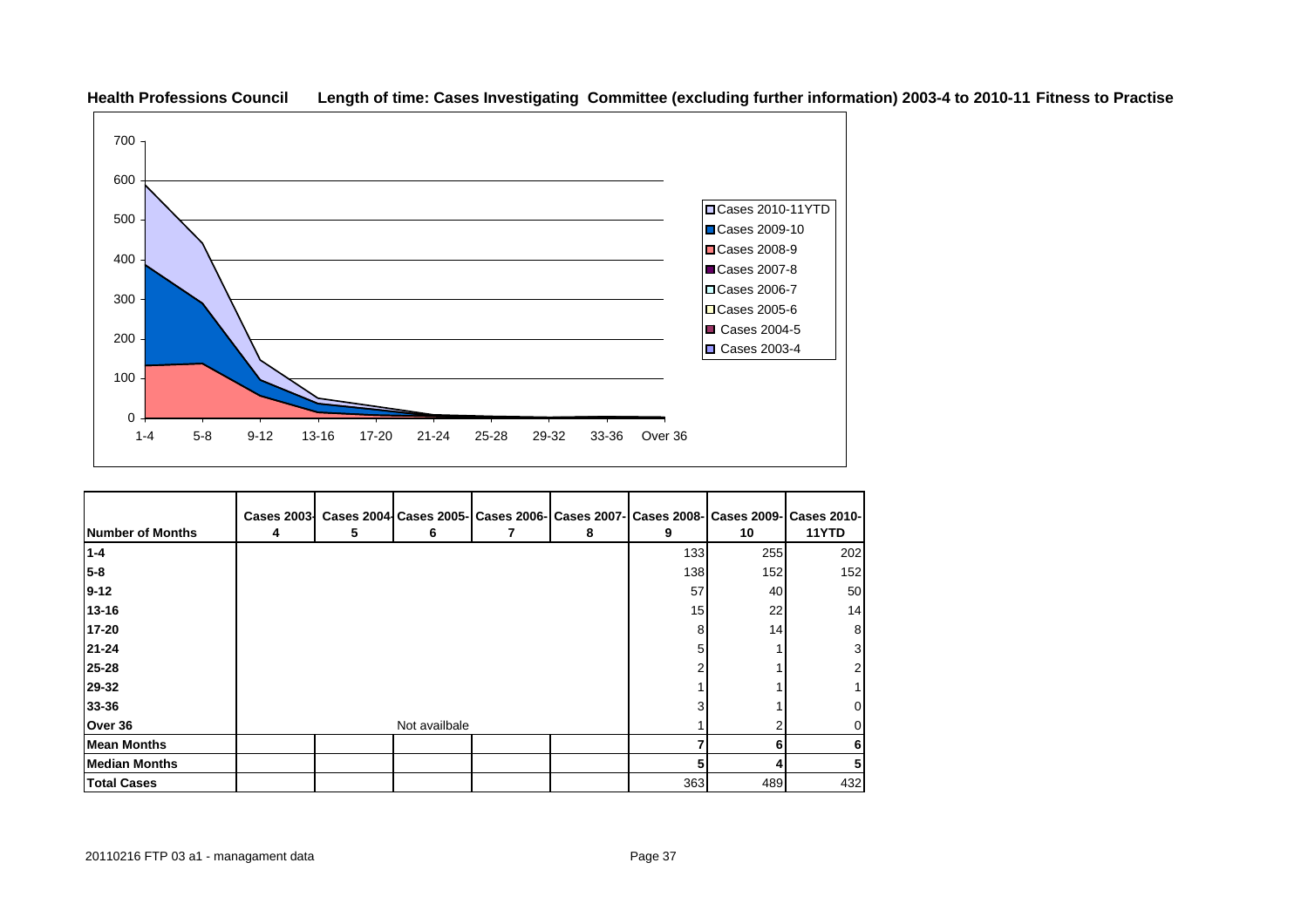



| <b>Number of Months</b> | Cases 2003<br>4 | 5.              | 6  |     | 8   | 9   | 10  | Cases 2004 Cases 2005- Cases 2006- Cases 2007- Cases 2008- Cases 2009- Cases 2010-<br>11YTD |
|-------------------------|-----------------|-----------------|----|-----|-----|-----|-----|---------------------------------------------------------------------------------------------|
| $1 - 4$                 |                 |                 | ∩  |     |     |     |     |                                                                                             |
| $5 - 8$                 | 10              | 15              | 14 |     |     | 10  | 23  | 30                                                                                          |
| <b>19-12</b>            | g               | 16              | 19 | 33  | 25  | 29  | 56  | 62                                                                                          |
| $13 - 16$               |                 |                 | 12 | 28  | 57  | 52  | 52  | 80                                                                                          |
| 17-20                   |                 |                 | 5  | 18  | 37  | 35  | 45  | 39                                                                                          |
| 21-24                   |                 |                 |    | 12  | 14  | 24  | 34  | 22                                                                                          |
| 25-28                   |                 |                 |    |     | 15  | 15  | 19  |                                                                                             |
| 29-32                   |                 |                 |    |     |     |     | 12  |                                                                                             |
| 33-36                   |                 |                 |    |     |     |     | 5   |                                                                                             |
| Over 36                 |                 |                 |    |     |     |     | 9   |                                                                                             |
| <b>Mean Months</b>      |                 | 12 <sub>1</sub> | 13 | 16  | 17  | 18  | 18  | 15                                                                                          |
| <b>Median Months</b>    |                 | 10              | 11 | 15  | 16  | 16  | 16  | 14                                                                                          |
| <b>Total Cases</b>      | 23              | 41              | 57 | 106 | 156 | 175 | 256 | 256                                                                                         |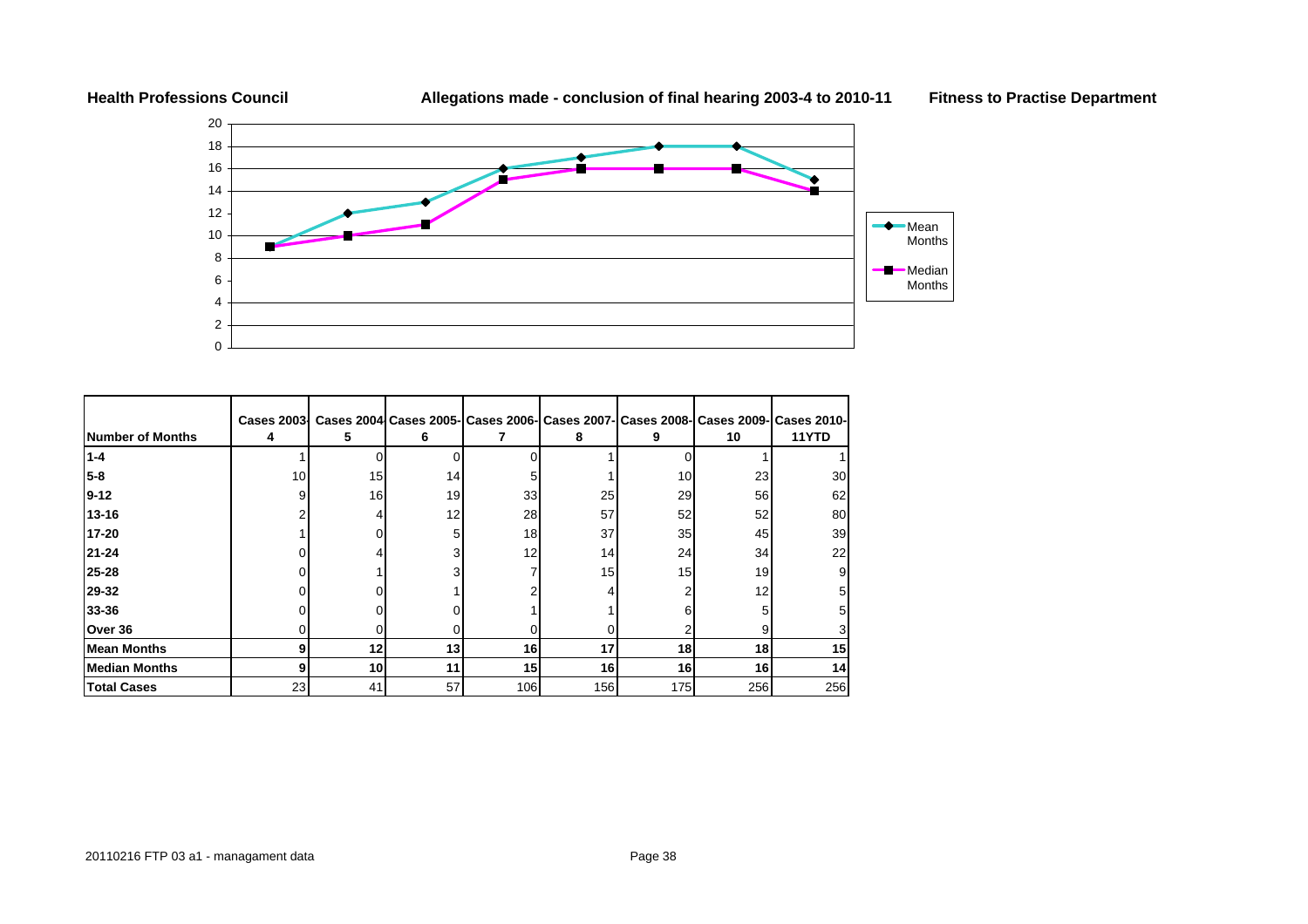

| <b>Number of Months</b> | $% 2003 - 4$ | $% 2004-5$ | $% 2005 - 6$ | % 2006-7         | $%2007-8$        | $% 2008-9$ | $%2009-10$ | % 2010YTD |
|-------------------------|--------------|------------|--------------|------------------|------------------|------------|------------|-----------|
| $1 - 4$                 | 4.3          | 0.0        | 0.0          | 0.01             | 0.6              | 0.0        | 0.4        | 0.4       |
| $5 - 8$                 | 43.5         | 36.6       | 24.6         | 4.7              | 0.6              | 5.7        | 9.0        | 11.7      |
| $9 - 12$                | 39.1         | 39.0       | 33.3         | 31.1             | 16.0             | 16.6       | 21.9       | 24.2      |
| 13-16                   | 8.7          | 9.8        | 21.1         | 26.4             | 36.5             | 29.7       | 20.3       | 31.3      |
| 17-20                   | 4.3          | 0.0        | 8.8          | 17.0             | 23.7             | 20.0       | 17.6       | 15.2      |
| 21-24                   |              | 9.8        | 5.3          | 11.3             | 9.0 <sub>l</sub> | 13.7       | 13.3       | 8.6       |
| 25-28                   |              | 2.4        | 5.3          | 6.6              | 9.6              | 8.6        | 7.4        | 3.5       |
| 29-32                   |              | 0.0        | 1.8          | 1.9 <sub>l</sub> | 2.6              | 1.1        | 4.7        | 2.0       |
| 33-36                   |              | 0.0        | 0.0          | 0.9 <sub>l</sub> | 0.6              | 3.4        | 2.01       | 2.0       |
| Over 36                 |              | 0.0        | 0.0          | 0.9              | 0.6              | 1.1        | 3.5        | 1.2       |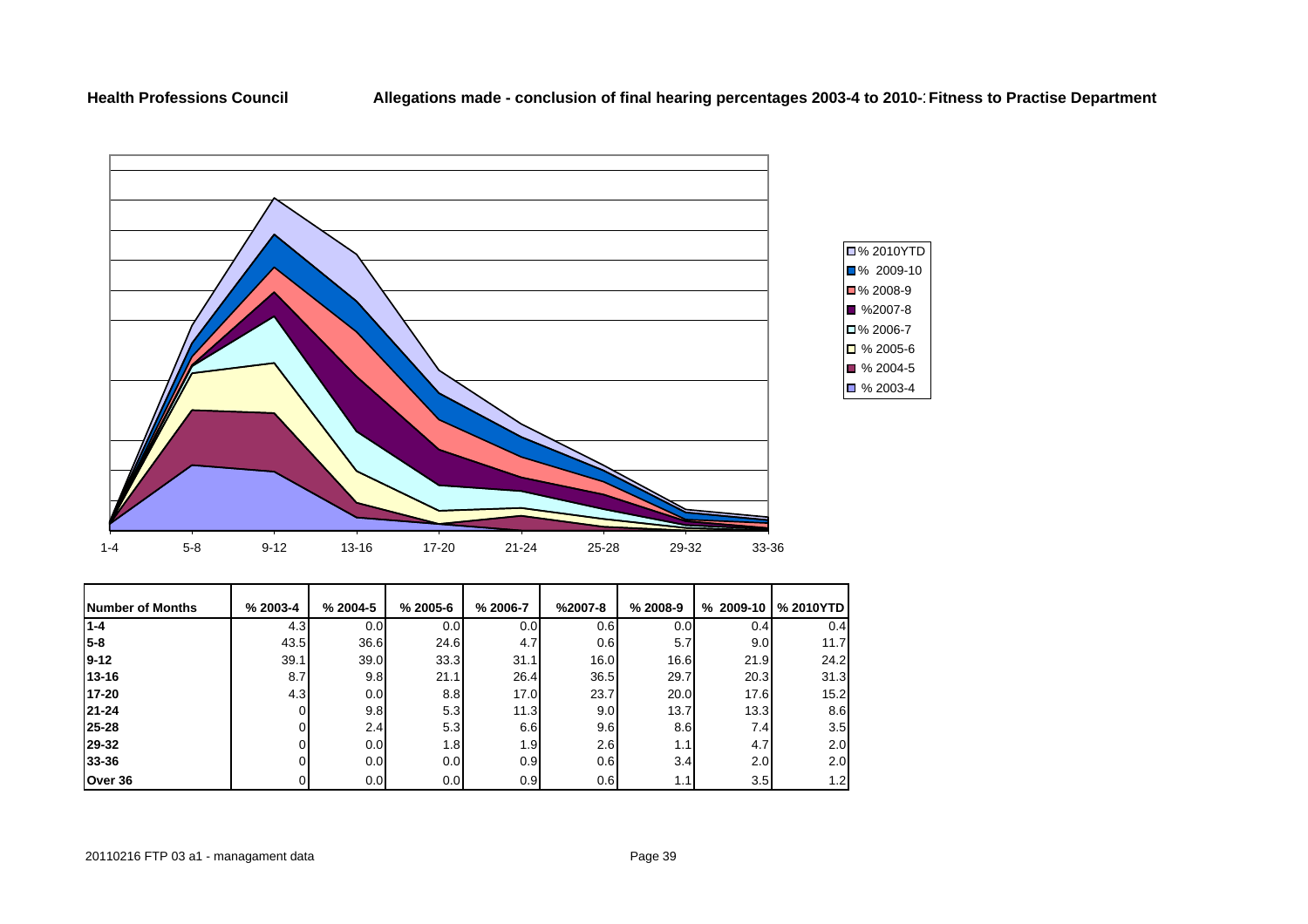

## **Health Professions Council Allegations made - Investigating Panel (concluded final hearing cases) 2003-4 to 2010-11 Fitness to Practise**

|                       |              |    |                           |              |                     |     |                              | <b>Cases 2010-</b> |
|-----------------------|--------------|----|---------------------------|--------------|---------------------|-----|------------------------------|--------------------|
| Number of Months      | Cases 2003-4 |    | Cases 2004-5 Cases 2005-6 | Cases 2006-7 | <b>Cases 2007-8</b> |     | Cases 2008-9   Cases 2009-10 | 11YTD              |
| $1 - 4$               | 19           | 26 | 44                        | 69           | 83                  | 57  | 98                           | 134                |
| $5 - 8$               |              |    | 11                        | 27           | 45                  | 72  | 83                           | 76                 |
| $9 - 12$              |              |    |                           |              | 17                  | 28  | 45                           | 29                 |
| 13-16                 |              |    |                           |              | 10                  | 13  | 11                           | 7                  |
| 17-20                 |              |    |                           |              |                     |     | 10                           | 6                  |
| $21 - 24$             |              |    |                           |              |                     |     |                              |                    |
| 25-28                 |              |    |                           |              |                     |     |                              | 0                  |
| 29-32                 |              |    |                           |              |                     |     |                              | $\overline{2}$     |
| $33 - 36$             |              |    |                           |              |                     |     |                              |                    |
| over 36               |              |    |                           |              |                     |     |                              | 0                  |
| <b>Mean Months</b>    |              |    |                           | 4.5          |                     |     |                              |                    |
| <b>Meadian Months</b> |              |    |                           |              |                     |     |                              |                    |
| <b>Total Cases</b>    | 23           | 41 | 57                        | 107          | 157                 | 175 | 256                          | 256                |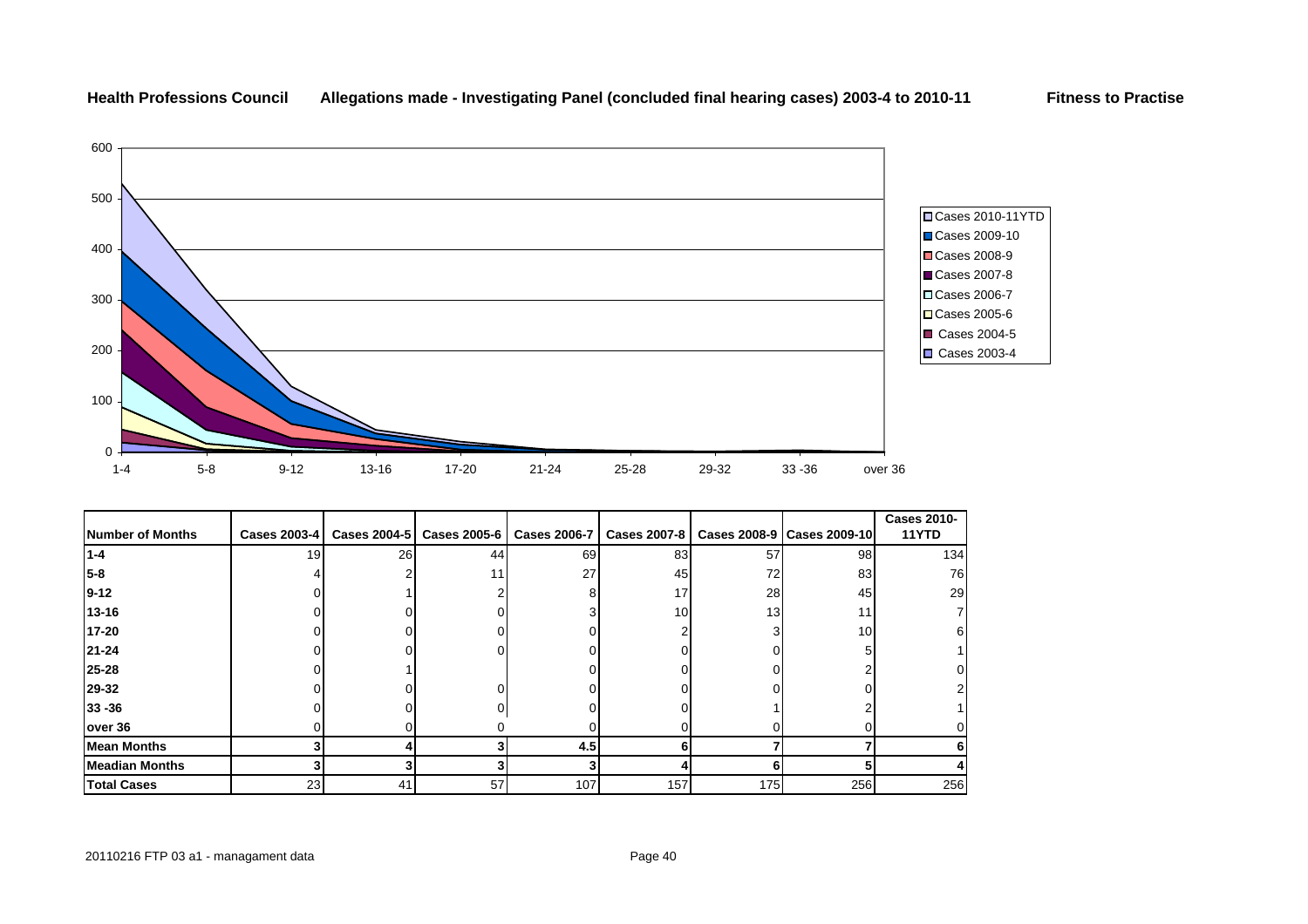## **Health Professions Council**



| Number of Months | % 2003-4 | $% 2004-5$ | % 2005-6        | % 2006-7 | % 2007-8 | % 2008-9 | % 2009-10       | % 2010-11<br><b>YTD</b> |
|------------------|----------|------------|-----------------|----------|----------|----------|-----------------|-------------------------|
| $1 - 4$          | 83       | 63         | 77              | 64       | 53       | 33       | 38              | 52                      |
| $5 - 8$          | 17       |            | 19 <sup>l</sup> | 25       | 29       | 41       | 32              | 30                      |
| $9 - 12$         |          |            |                 |          | 11       | 16       | 18 <sub>l</sub> | 11                      |
| 13-16            |          |            |                 |          | n        |          |                 | 31                      |
| 17-20            |          |            |                 |          |          |          |                 | 2                       |
| $21 - 24$        |          |            |                 |          |          |          |                 | 01                      |
| 25-28            |          |            |                 |          |          |          |                 | 0                       |
| 29-32            |          |            |                 |          |          |          |                 |                         |
| 33-36            |          |            |                 |          |          |          |                 | 01                      |
| over 36          |          |            |                 |          |          |          |                 | 01                      |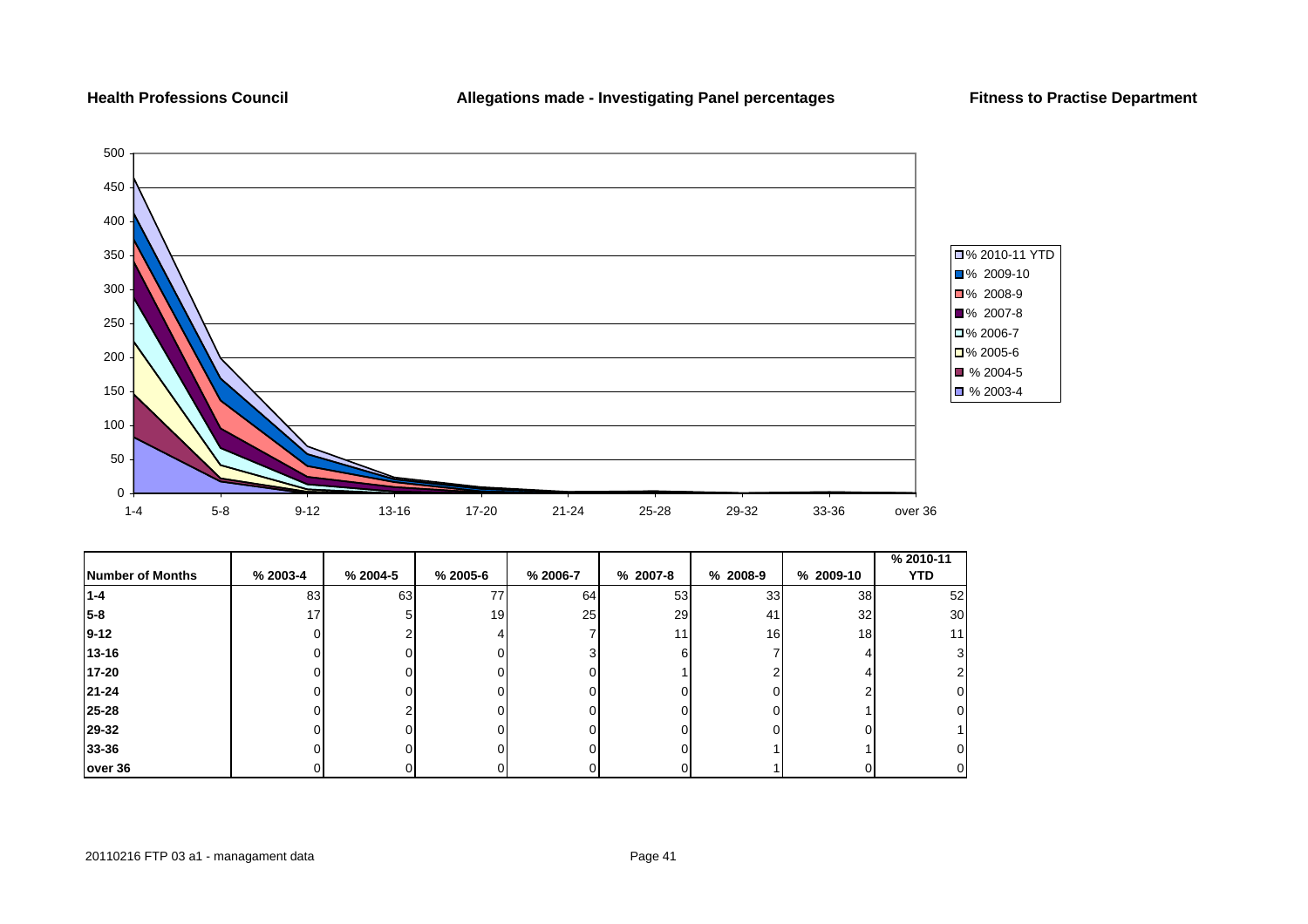**Health Professions Council Investigating Panel - Case Conclusion (concluded final hearing cases) Fitness to Practise Department**



|                      |              |    |                           |      |     |     |                                                            | <b>Cases 2010-</b> |
|----------------------|--------------|----|---------------------------|------|-----|-----|------------------------------------------------------------|--------------------|
| Number of Months     | Cases 2003-4 |    | Cases 2004-5 Cases 2005-6 |      |     |     | Cases 2006-7   Cases 2007-8   Cases 2008-9   Cases 2009-10 | 11YTD              |
| $1 - 4$              |              |    |                           |      |     |     | 26                                                         | 23                 |
| $5-8$                | 15           | 21 | 27                        | 37   | 37  | 51  | 87                                                         | 93                 |
| $9 - 12$             |              |    | 13                        | 32   | 64  | 62  | 63                                                         | 95                 |
| 13-16                |              |    |                           | 18   | 26  | 34  | 43                                                         | 30                 |
| 17-20                |              |    |                           |      |     | 11  | 20                                                         | 5                  |
| $21 - 24$            |              |    |                           |      |     |     | 9                                                          |                    |
| 25-28                |              |    |                           |      |     |     | n.                                                         | 51                 |
| 29-32                |              |    |                           |      |     |     |                                                            |                    |
| 33-36                |              |    |                           |      |     |     |                                                            |                    |
| Over 36              |              |    |                           |      |     |     |                                                            |                    |
| <b>Mean Months</b>   |              |    | 10                        | 11.5 | 12  | 11  | 11                                                         | 10                 |
| <b>Median Months</b> | 5            |    |                           | 10   | 11  | 10  | g                                                          | 9                  |
| <b>Total Cases</b>   | 23           | 41 | 57                        | 107  | 157 | 175 | 256                                                        | 256                |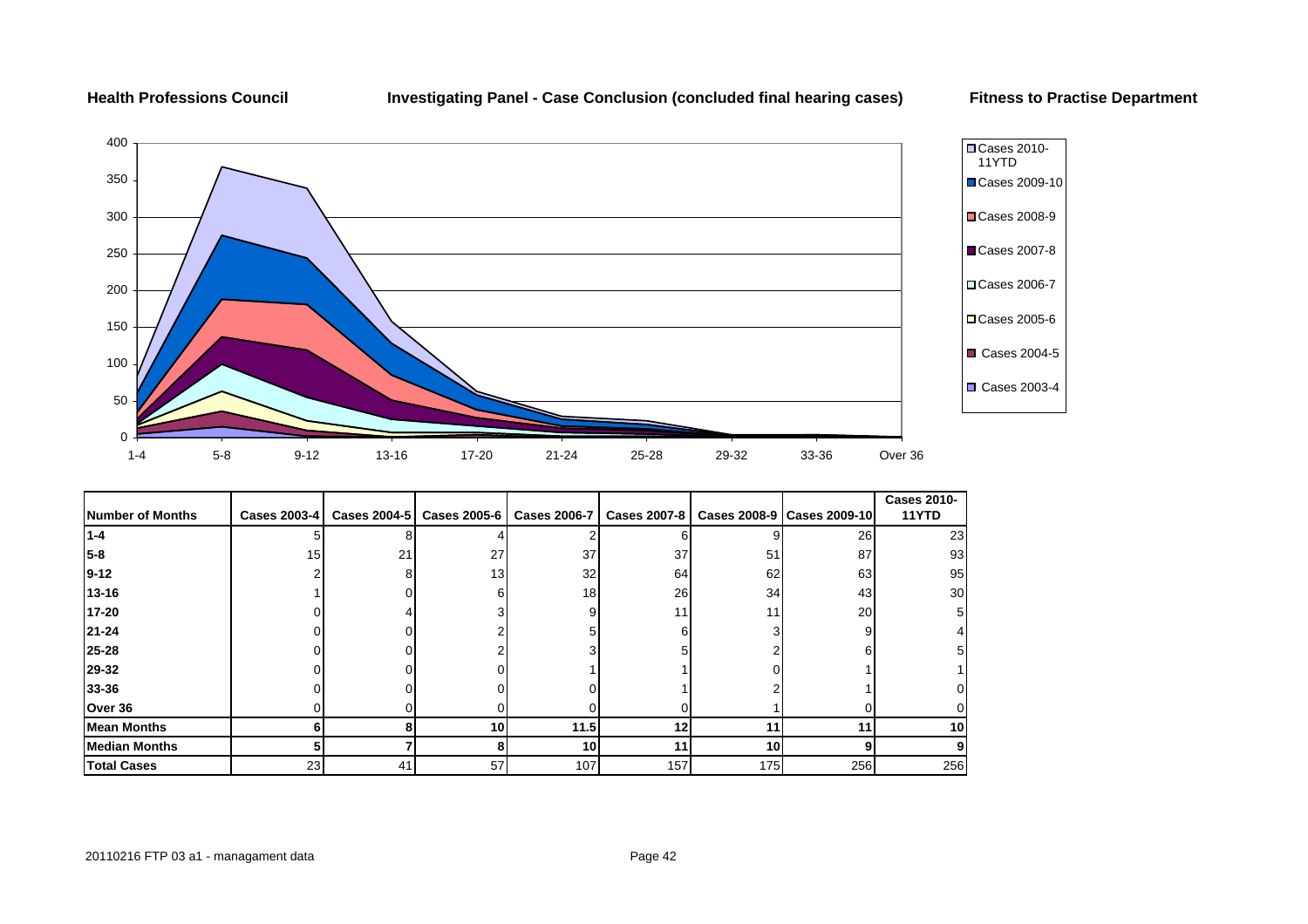

|                         |          |                 |                 |                 |          |            |                 | % 2010-11       |
|-------------------------|----------|-----------------|-----------------|-----------------|----------|------------|-----------------|-----------------|
| <b>Number of Months</b> | % 2003-4 | % 2004-5        | % 2005-6        | % 2006-7        | % 2007-8 | $% 2008-9$ | % 2009-10       | <b>YTD</b>      |
| 1-4                     | 22       | <b>20</b>       |                 |                 |          |            | 10 <sub>l</sub> | 9               |
| 5-8                     | 65       | 51              | 47              | 35              | 24       | 29         | 34              | 36              |
| $9 - 12$                | 9        | <b>20</b>       | 23              | 30 <sup>1</sup> | 41       | 35         | 25              | 37              |
| $13 - 16$               |          | ΩI              | 11 <sub>1</sub> | 17 <sub>1</sub> | 17       | 19         | 17              | 12 <sub>1</sub> |
| 17-20                   |          | 10 <sup>1</sup> | 5.              | я               |          | 6          | 8               | 2               |
| 21-24                   |          | U               |                 |                 |          |            |                 |                 |
| 25-28                   |          | $\Omega$        |                 |                 |          |            |                 | 2               |
| 29-32                   |          | U               |                 |                 |          |            |                 | 0               |
| 33-36                   |          | ΩI              | nı              |                 |          |            |                 | 01              |
| Over 36                 | υ        | 01              | 01              |                 |          |            | υι              | 01              |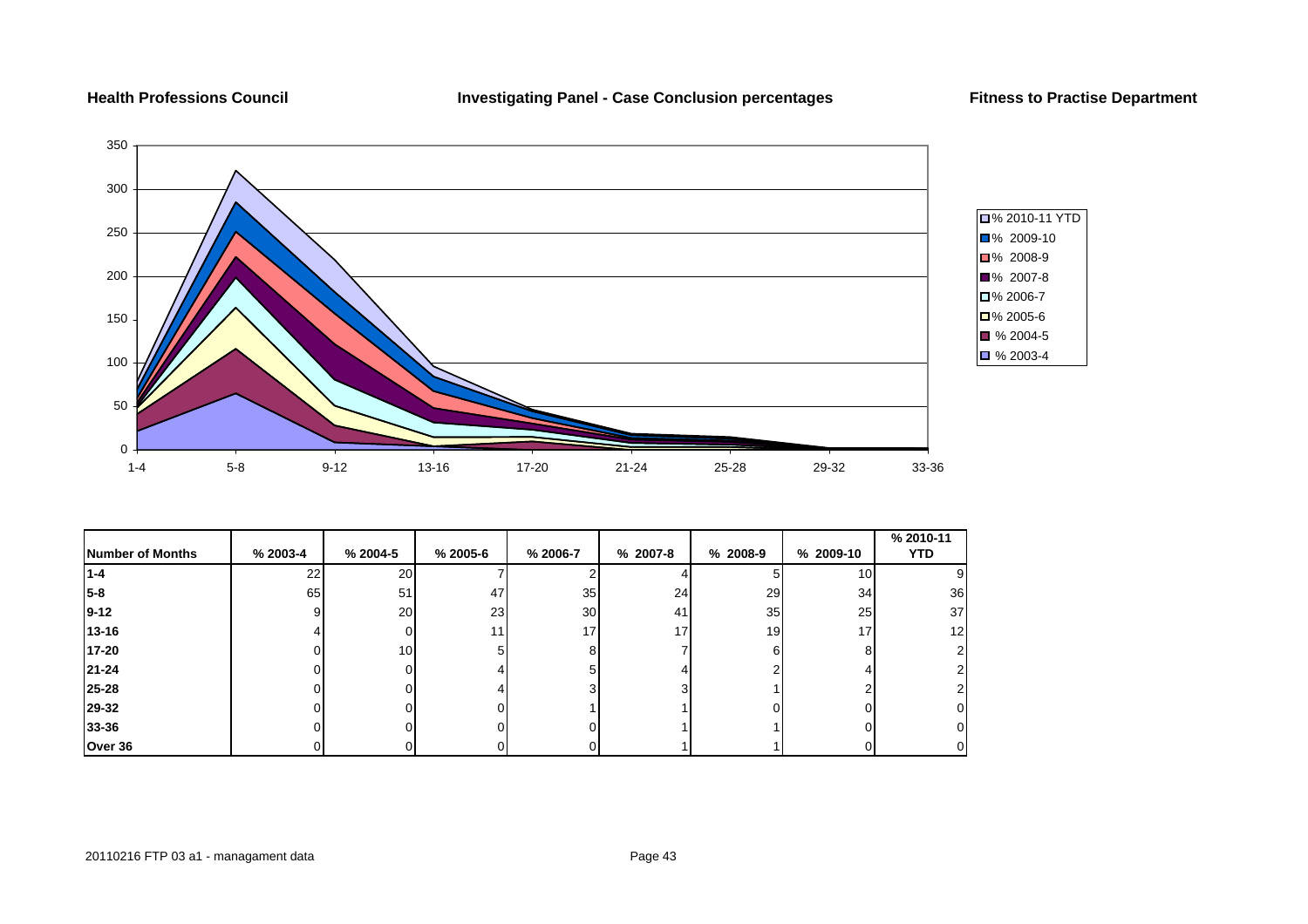

|                             | 2009 |     |     |     |     |     |     |     |     | 2010 |              |     |     |              |     |     |     |     |     |     |          | 2011 |         |            |                 |                 | 2005/6 2006/7 2007/8 2008/9 09/10 10/11 |                 |     |
|-----------------------------|------|-----|-----|-----|-----|-----|-----|-----|-----|------|--------------|-----|-----|--------------|-----|-----|-----|-----|-----|-----|----------|------|---------|------------|-----------------|-----------------|-----------------------------------------|-----------------|-----|
|                             | Apr  | May | Jun | Jul | Aug | Sep | Oct | Nov | Dec | Jan  | Feb          | Mar | Apr | May          | Jun | Jul | Aug | Sep | Oct | Nov | Dec      | Jan  | Feb Mar | <b>FYE</b> | <b>FYE</b>      | <b>FYE</b>      | <b>FYE</b>                              | <b>FYE</b>      | YTD |
| <b>Appeals received</b>     |      |     |     |     |     |     |     |     |     |      |              |     |     |              |     |     |     |     |     |     | 8        |      |         | 91         | 104             | 41              | 55                                      | 29              | 38  |
| <b>Reviewed</b>             | 8    | 9   | 8   |     | 0   |     |     |     |     |      | $\Omega$     |     |     | 0            |     |     |     |     | 6   |     | 6        | 8    |         | 266        | 90 <sup>1</sup> | 65              | 55                                      | 41              | 29  |
| <b>Hearings held</b>        |      |     |     |     | 0   |     |     | 9   |     |      | $\Omega$     |     |     | ∩            |     |     |     |     | ь.  |     | 6        |      |         | 266        | 90              | 65              | 55                                      | 38              | 30  |
| Adjourned/postponed         |      |     |     |     |     |     |     |     |     |      | 0            |     |     |              |     |     |     |     |     |     |          |      |         | 19         | 20              | 10 <sup>1</sup> |                                         |                 |     |
| Withdrawn                   |      |     |     |     |     |     |     |     |     |      |              |     |     | $\Omega$     |     |     |     |     |     |     | υ        | 0    |         | 13         | 16 <sup>1</sup> | 15 <sup>1</sup> |                                         |                 |     |
| <b>Allowed</b>              |      |     |     |     |     |     |     |     |     |      | <sup>0</sup> |     |     | <sup>0</sup> |     |     |     |     |     |     |          |      |         | 128        | 33              | 29              | 23                                      | 14 <sup>1</sup> | 15  |
| <b>Dismissed</b>            |      |     |     |     |     |     |     |     |     |      | 0            |     |     |              |     |     |     |     |     |     |          |      |         | 88         | 29              | 31 <sub>l</sub> | 17                                      |                 |     |
| Substitute decision         |      |     |     |     |     |     |     |     |     |      |              |     |     |              |     |     |     |     |     |     |          |      |         |            | οI              |                 |                                         |                 |     |
| <b>Remit to ETC</b>         |      |     |     |     |     |     |     |     |     |      |              |     |     |              |     |     |     |     |     |     |          |      |         | 31         |                 |                 |                                         | 131             |     |
| <b>Current active cases</b> | 22   | 16  |     |     |     | 12  |     | n   |     |      | 12           |     | 10  | 13           |     | 13  | 18  | 21  | 22  |     | 19<br>24 |      |         |            |                 |                 |                                         |                 | 149 |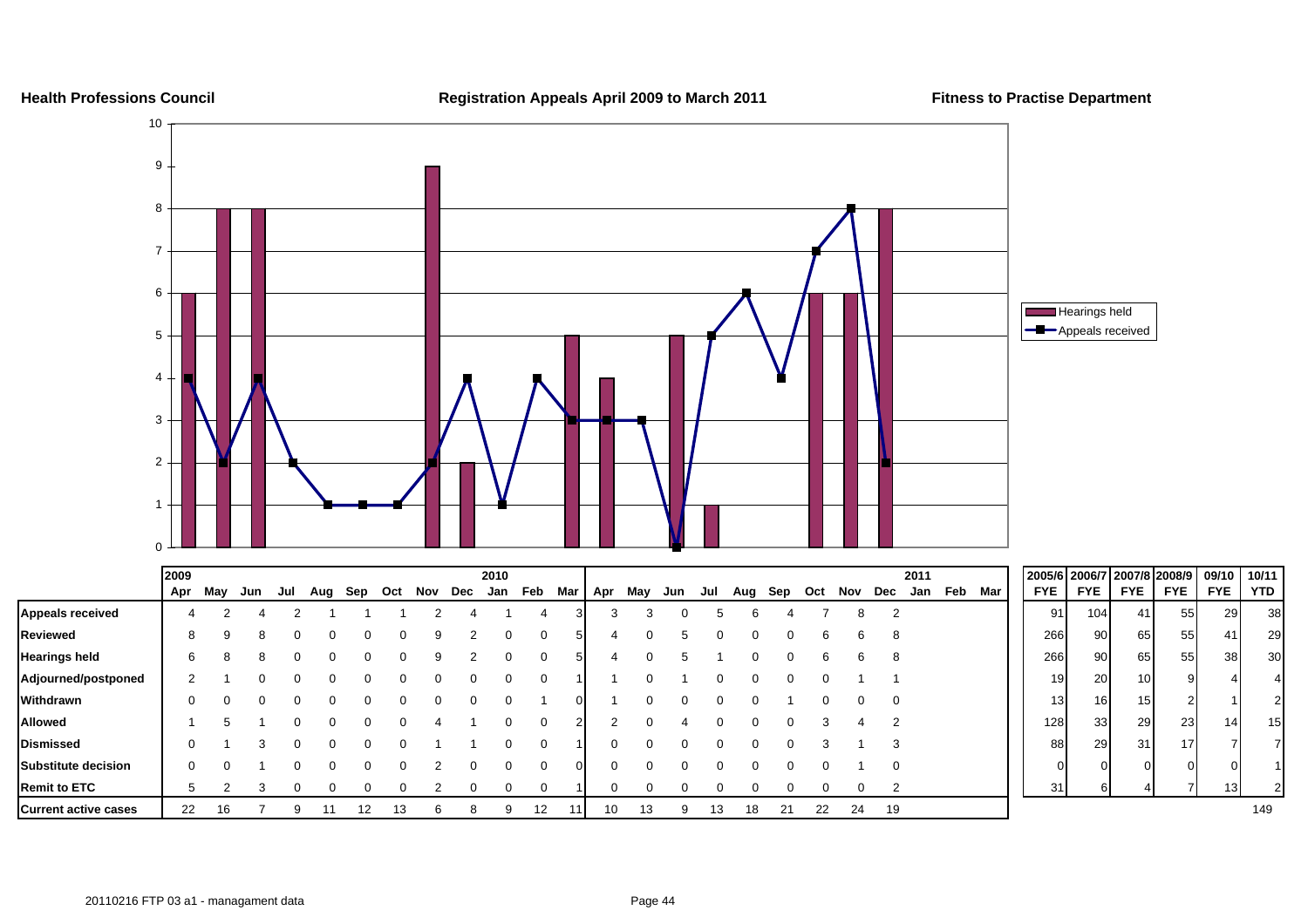

**Health Professions Council Protection of Title April 2009 to March 2011 Fitness to Practise Department**

| Total<br>received |  |
|-------------------|--|
| Open<br>cases     |  |
|                   |  |

|                       | 2009 |     | 2010 |     |     |     |     |     |     |     |     |                 | 2011 |     |     |     |     |     |     |     |     | 2005/6 2006/7 2007/8 2008/9   09/10 |            |                 |                  |                 | 10/11           |            |            |
|-----------------------|------|-----|------|-----|-----|-----|-----|-----|-----|-----|-----|-----------------|------|-----|-----|-----|-----|-----|-----|-----|-----|-------------------------------------|------------|-----------------|------------------|-----------------|-----------------|------------|------------|
|                       | Apr  | May | Jun  | Jul | Aug | Sep | Oct | Nov | Dec | Jan | Feb | Mar             | Apr  | May | Jun | Jul | Aug | Sep | Oct | Nov | Dec | Jan                                 | Mar<br>Feb | <b>FYE</b>      | <b>FYE</b>       | <b>FYE</b>      | <b>FYE</b>      | <b>FYE</b> | <b>YTD</b> |
| Public                |      |     |      |     |     |     |     |     |     |     |     |                 |      |     |     |     |     |     |     |     |     |                                     |            | 53              | 21 <sup>1</sup>  | 421             | <b>56</b>       | 32         | 16         |
| Police                |      |     |      |     |     |     |     |     |     |     |     |                 |      |     |     |     |     |     |     |     |     |                                     |            | 311             | 38               | 27 <sup>1</sup> | 44 <sup>1</sup> | 38         |            |
| <b>HPC</b>            |      |     |      |     |     |     |     |     |     |     |     |                 |      |     |     |     |     |     |     |     |     |                                     |            | 10 <sub>1</sub> | 10I              | 6               | 3               |            | 61         |
| Anonymous             |      |     |      |     |     |     |     |     |     |     |     |                 |      |     |     |     |     |     |     |     |     |                                     |            | 50              | 78 I             | 38 <sup>l</sup> | 47              | 31         | 20         |
| Professional          | 25   | 29  | 16   |     | 16. |     | 19. |     |     | 14  | 23  |                 |      |     | 16  | 23  |     | 28  |     | 21  | 28  |                                     |            | 225             | 137 <sub>l</sub> | 103             | 2331            | 213        | 166        |
| <b>Total received</b> | 30   | 34  |      |     | 26  | ィつ  | 28  |     | 24  | 26  | 28  | 32 <sub>l</sub> |      |     |     | 32  |     | 33  | 19  | 24  | 32  |                                     |            | 369             | 284              | 216             | 383             | 316        | 212        |
| <b>Visits</b>         |      |     |      |     |     |     |     |     |     |     |     |                 |      |     |     |     |     |     |     |     |     |                                     |            |                 |                  |                 |                 |            |            |
| Open cases            |      |     |      |     |     |     |     |     | 57  |     | 58  |                 |      | 39  |     | 56  |     | 63  |     | 65  | 64  |                                     |            |                 |                  |                 |                 |            | 485        |